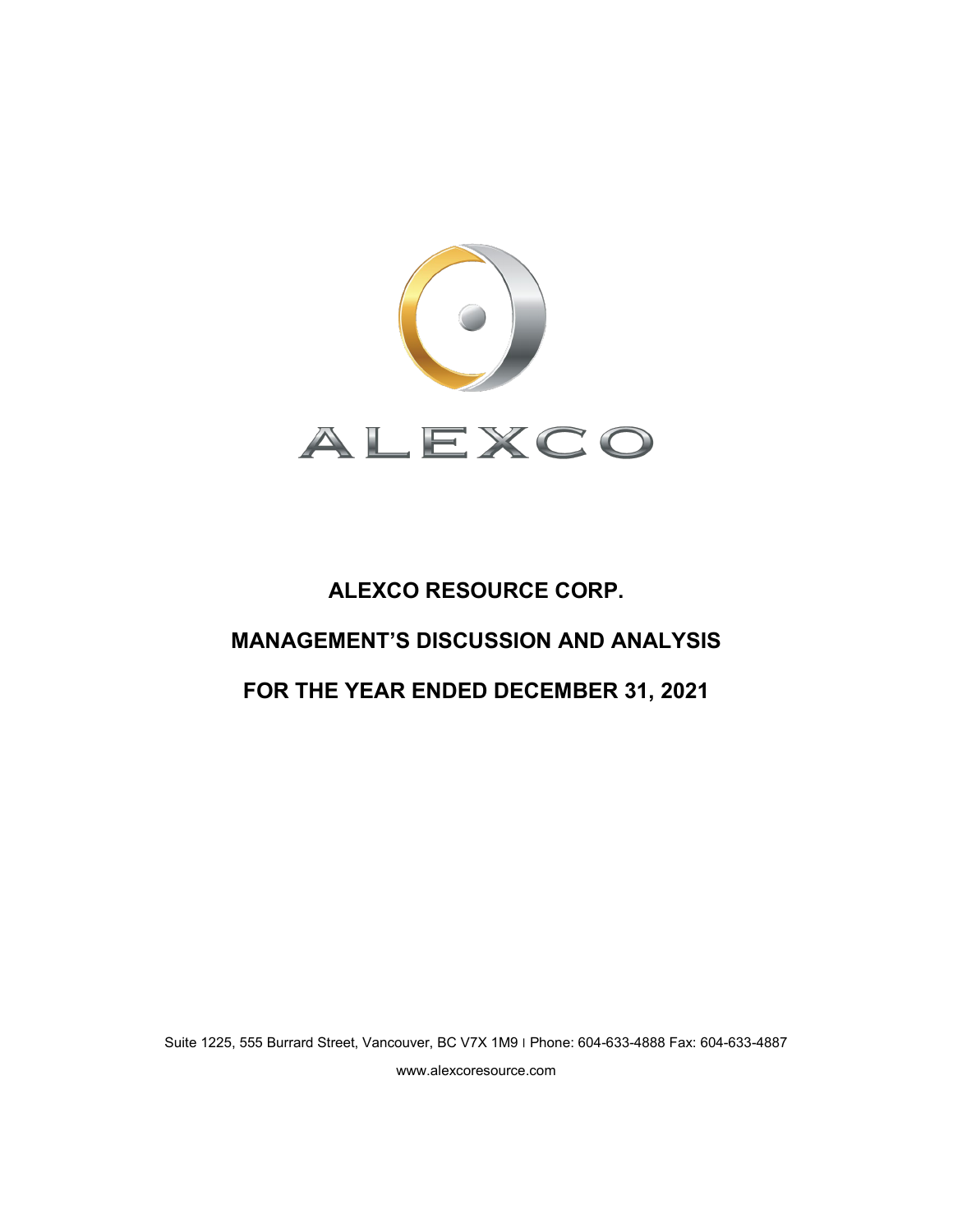# **TABLE OF CONTENTS**

| 14. CAUTIONARY STATEMENT REGARDING FORWARD-LOOKING STATEMENTS  18        |
|--------------------------------------------------------------------------|
|                                                                          |
| 16. TECHNICAL DISCLOSURE CAUTIONARY NOTE TO U.S. INVESTORS - INFORMATION |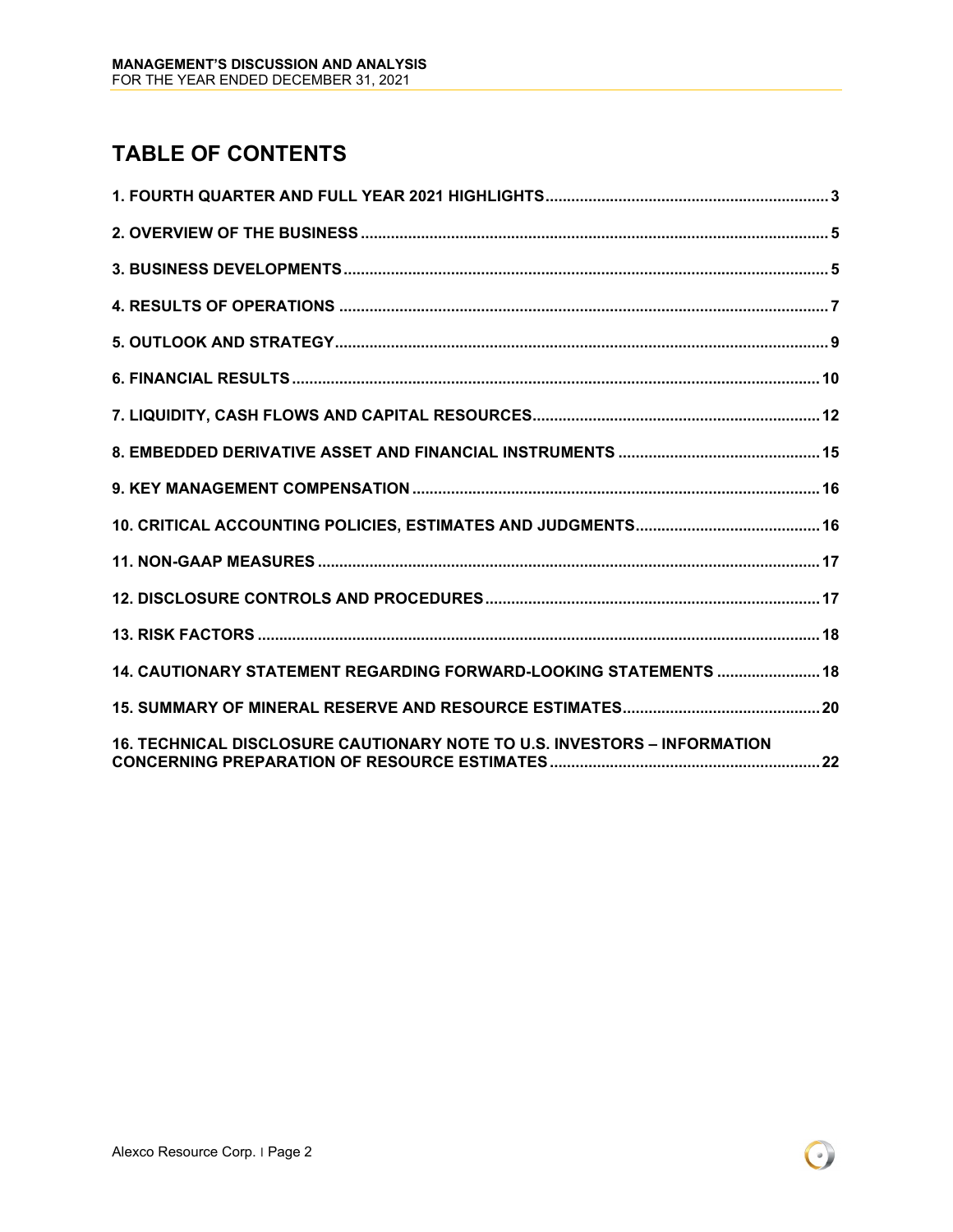This Management's Discussion and Analysis ("MD&A") of Alexco Resource Corp. ("Alexco" or the "Corporation") is dated March 21, 2022 and provides an analysis of Alexco's consolidated financial results for the year ended December 31, 2021 ("FY 2021") compared to the year ended December 31, 2020 ("FY 2020"). This MD&A will also refer to certain periods including the fourth quarter of 2021 ("Q4 2021"), the third quarter of 2021 ("Q3 2021"), the second quarter of 2021 ("Q2 2021"), the first quarter of 2021 ("Q1 2021"), the fourth quarter of 2020 ("Q4 2020"), and the year ended December 31, 2019 ("FY 2019").

The following information should be read in conjunction with the Corporation's December 31, 2021 consolidated financial statements with accompanying notes, which have been prepared in accordance with International Financial Reporting Standards ("IFRS") as issued by the International Accounting Standards Board. These documents and additional information on the Corporation are available on the Corporation's website a[t www.alexcoresource.com,](http://www.alexcoresource.com/) the SEDAR website a[t www.sedar.com](http://www.sedar.com/) and the Edgar website at [www.sec.gov.](http://www.sec.gov/)

Except where specifically indicated otherwise, the disclosure in this MD&A of scientific and technical information regarding exploration projects on Alexco's mineral properties has been reviewed and approved by Alan McOnie, FAusIMM, while that regarding mine development, operations and mineral resources has been reviewed and approved by Sebastien D. Tolgyesi, P.Eng., P.Geo., Keno Hill Operations Manager, both of whom are Qualified Persons as defined by National Instrument 43-101 – *Standards of Disclosure for Mineral Projects* ("NI 43-101").

All dollar figures are expressed in Canadian dollars unless otherwise stated.

## <span id="page-2-0"></span>**1. FOURTH QUARTER AND FULL YEAR 2021 HIGHLIGHTS**

#### *Corporate*

- The Corporation reported revenues net of Wheaton streaming payments of \$21,502,000 for FY 2021 compared to \$2,866,000 for FY 2020. The Corporation reported revenues of \$3,267,000 for Q4 2021 compared to \$633,000 for Q4 2020. Revenue in Q4 2021 was \$2,814,000 and primarily derived from concentrate sales from ore sourced from the Bellekeno and Bermingham mines. In Q4 2021, the Corporation recognized reclamation management revenue of \$453,000.
- The Corporation reported a net loss of \$3,146,000 for FY 2021 compared to \$31,234,000 for FY 2020. The Corporation reported a net loss of \$9,069,000 for Q4 2021 compared to \$15,817,000 for Q4 2020. The net loss in Q4 2021 was primarily related to reduced revenue associated with the intermittent shut down of milling activities to accommodate the "milling out" of final ore from the Bellekeno mine, along with the completion of mechanical and electrical work to optimize plant throughput and concentrate quality with the switch to processing ore from the new Bermingham and Flame & Moth mines. To an extent, the intermittent nature of operations in Q4 2021 was also driven by reduced workforce availability arising from COVID-19 isolation requirements. The net loss for Q4 2020 was primarily attributed to a non-cash fair value loss on the embedded derivative asset related to the Wheaton Precious Metals Corp. ("Wheaton") silver purchase agreement ("SPA") and mine site maintenance expenditures incurred at the Bellekeno mine.
- The Corporation reported an operating loss of \$19,421,000 for FY 2021 compared to \$22,333,000 for FY 2020. The Corporation reported an operating loss of \$10,646,000 for Q4 2021 compared to \$11,605,000 for Q4 2020. The operating loss for Q4 2021 was primarily related to continuing ramp-up related costs at Keno Hill (as described above) and includes corporate general and administrative expenses of \$4,758,000, of which \$2,387,000 was non-cash costs related to the annual share-based compensation grants to directors, officers and employees and amortization and depreciation expenses. The operating loss for Q4 2020 was primarily related to mine site maintenance expenditures and corporate general and administrative expenses.
- The Corporation's cash and cash equivalents as at December 31, 2021 totaled \$9,933,000 compared to \$23,742,000 as at December 31, 2020, while net working capital totaled \$1,389,000 compared to \$15,353,000 as at December 31, 2020 (see "Non-GAAP Measures"). The Corporation's restricted cash and deposits as at December 31, 2021 totaled \$2,990,000 compared to \$2,932,000 as at December 31, 2020.
- On September 23, 2021, the Corporation and its Offtaker amended the existing offtake agreement to allow for an unsecured revolving credit facility (the "Facility") for up to US\$7,500,000. The Facility allows the Corporation to request prepayments, in US\$1,000,000 increments, which are repaid in five monthly instalments against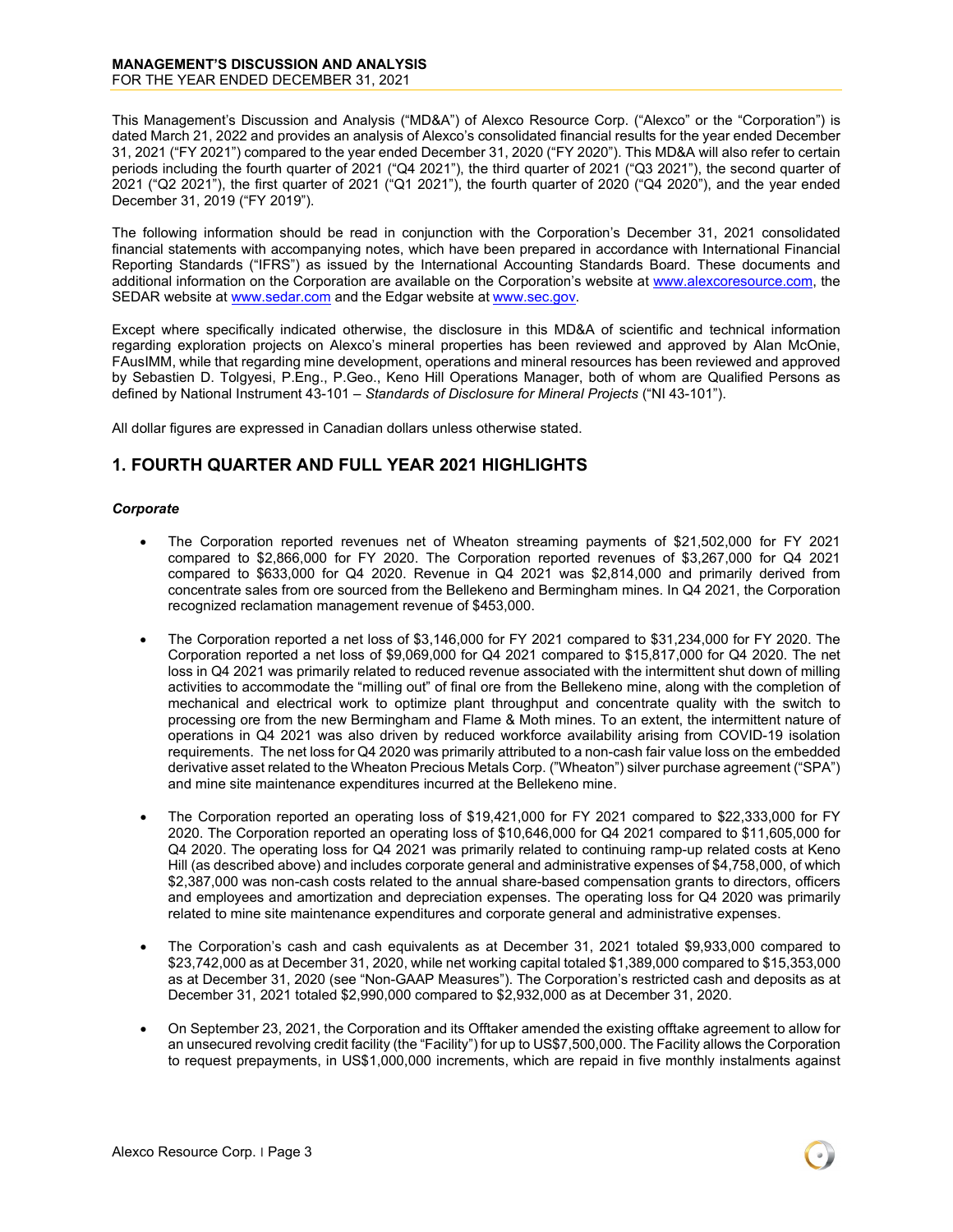future deliveries of concentrate or in cash. The interest rate on drawn amounts is equal to three month LIBOR + 7.05%. The standby fee on undrawn amounts is 1.5% per annum, payable quarterly.

#### *Mine Operations and Exploration*

- Ramp-up of mining and milling operations continued in Q4 2021 in anticipation of reaching sustainable design capacity (400 tonnes per operating day ("tpd")) and cash self-sufficiency in the first half of 2022. Overall, tonnes of ore mined in Q4 2021 decreased by 55% compared to Q3 2021 due to interrupted production activity and a rise in COVID-19 test positive cases at Keno Hill, resulting ultimately in lower production and slower development rates as mining operations transitioned from the Bellekeno mine to the Bermingham and Flame & Moth mines. Some of these curtailments, especially the reduced workforce availability, continued into the first quarter of 2022 ("Q1 2022"). FY 2021 site operations highlights include:
	- $\circ$  At the Bermingham mine, initial ore production was achieved in August 2021 and continued in Q4 2021. By year end, the undercut for the initial longhole stope(s) was largely completed in anticipation of longhole retreat activity in 2022.
	- $\circ$  At the Flame & Moth mine, underground development continued in Q4 2021. The primary ramp reached the first two ore access levels with initial cut and fill ore production commencing in Q1 2022. In addition, the Alimak raise nest was completed allowing for the advancement of the ventilation and secondary escape raise. This raise was completed to surface and establishment of the ladders and services within the raise began in Q1 2022 as scheduled.
	- o At the Bellekeno mine, underground mining activity was wound down in October 2021. Upon completion of ore production from the Bellekeno mine in October 2021, salvageable equipment and material was removed and repositioned to the Bermingham and Flame & Moth mines.
	- $\circ$  The Keno District mill operated on a reduced schedule in Q4 2021 (as described previously) allowing the "milling out" of final ore from the Bellekeno mine. Additional optimization and metallurgical adjustments to the mill were made in anticipation of mill ore feed transitioning to a blend of ore between the Bermingham and Flame & Moth mines in Q1 2022.
	- $\circ$  The Corporation capitalized expenditures totaling \$38,554,000 and \$10,771,000 on underground development at the Bermingham and Flame & Moth mines during FY 2021 and Q4 2021, respectively.
- On December 16, 2021, the Corporation reported the balance of the results from its successful 2021 directional drilling program at the Bermingham Northeast Deep zone.

#### *Other Activities*

- On January 4, 2021, the Corporation sold its NSR royalty in Golden Predator's Brewery Creek Project to Wheaton Precious Metals ("Wheaton") for total cash consideration of \$4,500,000.
- On January 28, 2021, the Corporation completed an equity financing and issued 2,053,670 flow-through shares with respect to "Canadian exploration expenses" (the "CEE Shares") priced at \$4.48 per CEE Share, and 651,100 flow-through shares with respect to "Canadian development expenses" (the "CDE Shares") priced at \$3.84 per CDE Share, for aggregate gross proceeds of \$11,700,666.
- On June 10, 2021, the Corporation completed an equity financing and issued 8,214,450 common shares at a price of \$3.50 per share for aggregate gross proceeds of \$28,750,575.

#### *Subsequent to year-end:*

- On January 18, 2022, the Corporation reported the expansion of the Bermingham Indicated Resource (see press release dated January 18, 2022, entitled "Alexco Reports 43% Expansion of Bermingham Indicated Resource to 47 Million Ounces of Silver at 939 Grams per Tonne; Remains Open").
- On January 18, 2022, the Corporation and the Offtaker further amended the Facility, increasing the total prepayments allowed under the Facility from US\$7,500,000 to US\$10,000,000. All other terms of the Facility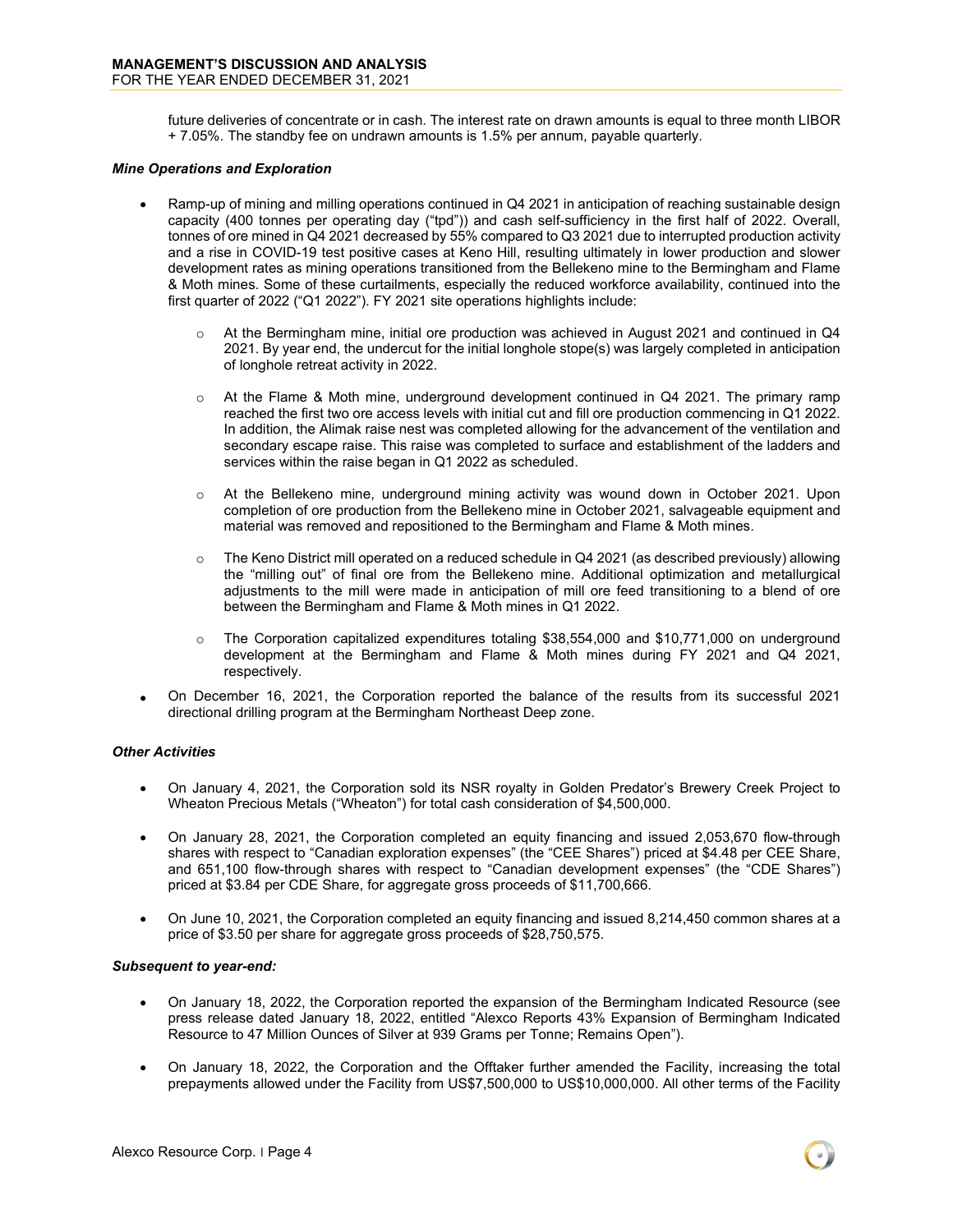remain unchanged. In March 2022, the Corporation received a prepayment in the amount of US\$5,000,000 under the Facility.

- On January 27, 2022, the Corporation completed an equity financing and issued 2,129,685 flow-through shares with respect to "Canadian exploration expenses" priced at \$2.70 per CEE Share, and 1,480,740 flowthrough shares with respect to "Canadian development expenses" priced at \$2.33 per CDE Share, for aggregate gross proceeds of \$9,200,274.
- Production of ore from the Bermingham and Flame & Moth mines continued into January and February 2022 but at significantly reduced rates due initially to workforce constraints as described above, followed in February 2022 by equipment availability issues exacerbated by supply line interruptions for critical spares. As a result of operational delays in Q4 2021, which continued into the first two months of 2022, the overall ramp-up plan is running approximately three to four months behind schedule with design capacity expected to be reached in the third quarter of 2022.
- In early March 2022 the Company completed analysis of infill drilling of the initial stoping areas in the Flame & Moth mine resulting in an increase in available ore from approximately 28,900 tonnes at an average grade of 652 grams per tonne ("g/t") silver ("Ag") to 48,900 tonnes at an average grade of 761 g/t Ag, with this additional ore to be extracted in the first half of 2022.

## <span id="page-4-0"></span>**2. OVERVIEW OF THE BUSINESS**

The Corporation owns the majority and most prospective part of the historic Keno Hill Silver District ("Keno Hill" or the "District"), located in Canada's Yukon Territory. The Bellekeno silver mine, a high-grade silver operation, commenced commercial production at the beginning of 2011 and was Canada's only operating primary silver mine from 2011 to 2013, producing a total of 5.6 million ("M") ounces ("oz") of silver during the 2010 – 2013 period. In June 2020, the Corporation announced it was moving forward with final development of its mines at Keno Hill, including mining from the Bellekeno, Flame & Moth, and Bermingham deposits. Ore mining from the Bellekeno mine occurred between November 2020 and October 2021. Ore mining from the Bermingham mine commenced August 2021. Ore mining from the Flame & Moth mine commenced January 2022.

Keno Hill lies within the traditional territory of the First Nation of Na-Cho Nyak Dun ("FNNND"). Alexco is party to a Comprehensive Cooperation and Benefits Agreement with the FNNND, setting out common understandings, obligations and opportunities arising from all of Alexco's activities within the District including exploration, care and maintenance, historic District closure activities, and mine production.

Alexco is a public company which is listed on the Toronto Stock Exchange and the NYSE American Equities Exchange (under the symbol AXU).

## <span id="page-4-1"></span>**3. BUSINESS DEVELOPMENTS**

#### *Updated Mineral Resource Estimate at Bermingham*

On January 18, 2022, the Corporation reported the overall expansion Mineral Resource estimate for the Corporation's Bermingham deposit, increasing the Bermingham Indicated Mineral Resource estimate from 33.0 million ounces ("Moz") to 47.2 Moz of contained silver. The total Bermingham Indicated Mineral Resource estimate was expanded to 1,562,700 tonnes at an average grade of 939 g/t Ag, 2.6% lead ("Pb"), and 1.7% zinc ("Zn") and the Inferred Mineral Resource estimate, included in the Indicated Mineral Resource, was expanded to 843,400 tonnes at an average grade of 735 g/t Ag, 2.0% Pb, and 1.3% Zn.

#### *COVID-19*

In March 2020, the World Health Organization declared a global pandemic related to COVID-19. The impacts on global commerce have been far-reaching. There is significant ongoing uncertainty surrounding COVID-19 related to COVID-19 cases at Keno Hill, government mandated workplace and travel restrictions, supply chain interruptions, and recruitment of underground miners and maintenance technicians. In December 2021 and the start of Q1 2022, the Corporation experienced a rise in COVID-19 cases at Keno Hill. The Corporation's COVID-19 response required mandatory self-isolation for affected employees and contractors as dictated by government health protocols, which resulted in reduced workforce availability, significantly reduced production and slower development advancement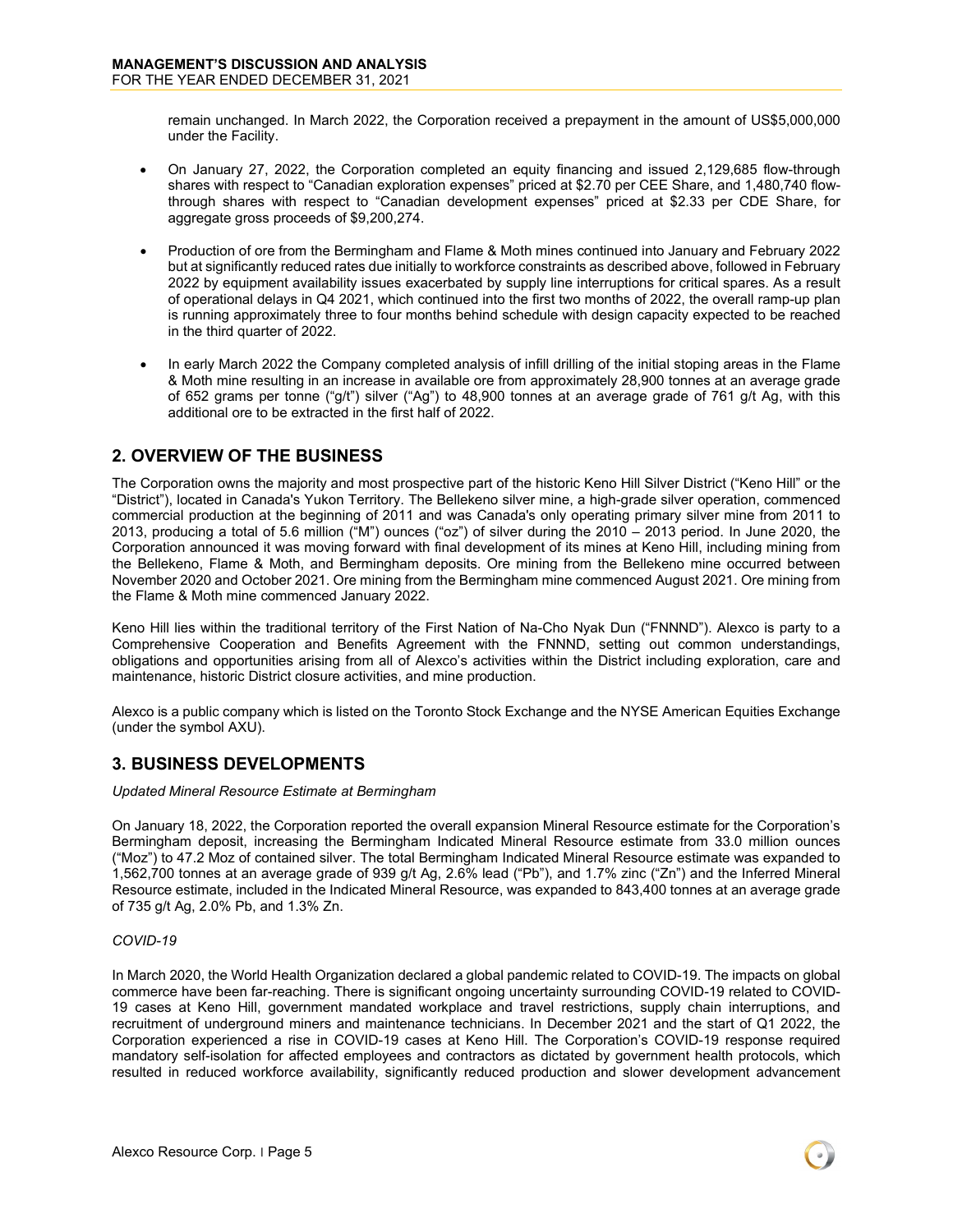#### **MANAGEMENT'S DISCUSSION AND ANALYSIS** FOR THE YEAR ENDED DECEMBER 31, 2021

activity in Q4 2021, extending in and through January 2022. The Corporation notes that COVID-19 pandemic risk remains a risk to continued ramp-up and production activities at Keno Hill.

#### *Property, Plant and Equipment — Proceeds before Intended Use*

On January 1, 2021, the Corporation early adopted *IAS 16, Property, Plant and Equipment: Proceeds before Intended Use*, retrospectively to January 1, 2020. The amended standard prohibits deducting from the cost of mineral properties, plant and equipment amounts received from selling items produced while preparing the asset for its intended use. With the adoption of the amended standard, proceeds from sales of concentrate and related costs while bringing the mine in a condition necessary for it to be capable of operating in the manner intended by management are recognized in profit or loss in accordance with applicable standards. There was no impact of this adoption on the comparative figures presented for the year ended December 31, 2020. As such, the Corporation's revenues and cost of sales from mining operations appear in the Consolidated Statements of Loss and Comprehensive Loss for the years ended December 31, 2021 and 2020, which would otherwise have been deducted from mineral properties, plant and equipment under the original standard. (See "Critical Accounting Policies, Estimates and Judgments").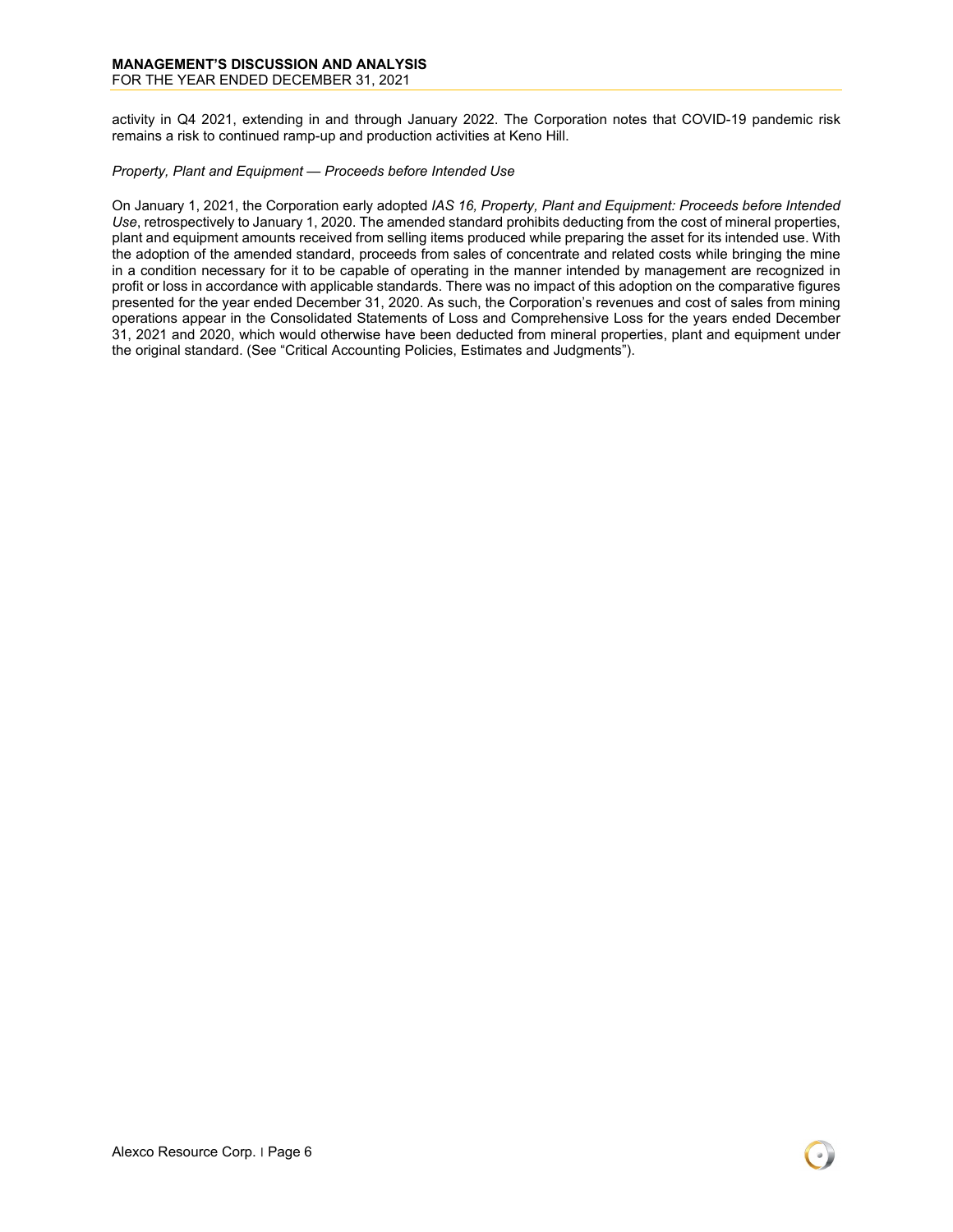FOR THE YEAR ENDED DECEMBER 31, 2021

## <span id="page-6-0"></span>**4. RESULTS OF OPERATIONS**

Key operational metrics for the periods is summarized as follows:

|                                                                                                                                                             | Q4 2021                               | Q3 2021                                | Q2 2021                              | Q1 2021                               | FY 2021                                 |
|-------------------------------------------------------------------------------------------------------------------------------------------------------------|---------------------------------------|----------------------------------------|--------------------------------------|---------------------------------------|-----------------------------------------|
| Ore tonnes mined<br>Ore tonnes milled<br>Mill throughput (tonnes per operating day) <sup>1</sup><br>Ore tonnes stockpiled<br>Underground development meters | 4,996<br>7,091<br>253<br>1,366<br>195 | 11,101<br>7,275<br>162<br>3,809<br>288 | 6,464<br>10,896<br>176<br>635<br>228 | 4,427<br>3,850<br>107<br>5,067<br>172 | 26,988<br>29,112<br>170<br>1.366<br>883 |
| <b>Head grade</b><br>Silver (g/t)                                                                                                                           | 547                                   | 778                                    | 703                                  | 985                                   | 720                                     |
| Lead<br>Zinc<br><b>Recoveries</b>                                                                                                                           | 3.1%<br>2.7%                          | 11.3%<br>6.5%                          | 9.3%<br>3.1%                         | 11.9%<br>3.3%                         | 8.5%<br>3.9%                            |
| Silver                                                                                                                                                      | 96%                                   | 95%                                    | 93%                                  | 83%                                   | 92%                                     |
| Lead in lead concentrate<br>Zinc in zinc concentrate                                                                                                        | 90%<br>62%                            | 93%<br>65%                             | 83%<br>85%                           | 85%<br>31%                            | 87%<br>67%                              |
| <b>Concentrate production and grades</b>                                                                                                                    |                                       |                                        |                                      |                                       |                                         |
| Lead concentrate produced (tonnes)<br>Silver grade (g/t)<br>Lead grade                                                                                      | 351<br>10,179<br>57%                  | 1,039<br>5,089<br>74%                  | 1,174<br>5,729<br>70%                | 539<br>5,664<br>72%                   | 3,103<br>5,996<br>70%                   |
| Zinc concentrate produced (tonnes)<br>Silver grade (g/t)<br>Zinc grade                                                                                      | 240<br>568<br>50%                     | 588<br>203<br>52%                      | 635<br>715<br>53%                    | 105<br>775<br>37%                     | 1,568<br>464<br>48%                     |
| Contained metal in concentrate produced                                                                                                                     |                                       |                                        |                                      |                                       |                                         |
| Silver (ounces)<br>Lead (pounds)<br>Zinc (pounds)                                                                                                           | 119,177<br>436,877<br>262,897         | 173,757<br>1,683,571<br>671,606        | 227,683<br>1,799,959<br>637,780      | 100,984<br>854,346<br>86,494          | 621,601<br>4,774,753<br>1,658,777       |
| Sales volumes by payable metal <sup>2</sup>                                                                                                                 |                                       |                                        |                                      |                                       |                                         |
| Silver (ounces)<br>Lead (pounds)<br>Zinc (pounds)                                                                                                           | 118,924<br>453,709<br>275,848         | 167,184<br>1,650,654<br>539,458        | 207.876<br>1,725,757<br>439,850      | 88,523<br>719,178<br>60,247           | 582,507<br>4,549,298<br>1,315,403       |
| Recognized metal prices <sup>3</sup><br>Silver (per ounce)                                                                                                  | <b>US\$23.29</b>                      | US\$25.46                              | US\$27.14                            | US\$26.48                             | US\$25.17                               |
| Lead (per pound)<br>Zinc (per pound)                                                                                                                        | <b>US\$1.05</b><br><b>US\$1.62</b>    | US\$1.09<br>US\$1.36                   | <b>US\$0.99</b><br>US\$1.34          | <b>US\$0.92</b><br>US\$1.24           | <b>US\$1.00</b><br>US\$1.37             |
| <b>Exploration</b><br>Meters drilled (m)                                                                                                                    | 1,393                                 | 7,209                                  | 8,403                                | 507                                   | 17,512                                  |
| Exploration expenditures incurred - direct<br>and indirect (\$)                                                                                             | 1,612,000                             | 3,811,000                              | 4,696,000                            | 1,233,000                             | 11,352,000                              |

*1. Mill throughput (tonnes per operating day) is based on the number of days that the mill was operational during the period. The mill was operational for 28 days, 45 days, 62 days and 36 days during Q4, 2021, Q3 2021, Q2 2021 and Q1 2021, respectively.*

*2. Sales volumes by payable metal represents the volumes of each payable metal sold to the Offtaker, and prior to the 25% of silver that is delivered to Wheaton under the Wheaton SPA. Silver is the only metal deliverable to Wheaton under the Wheaton SPA.*

*3. Recognized metal prices represent average metal prices for concentrate sales revenue recognized over the period, weighted by dollar of concentrate sales revenue recognized.*

During FY 2021, the Corporation mined 26,988 tonnes of ore, of which 6,110 tonnes were attributable to the Bermingham mine and 20,878 tonnes were attributable to the Bellekeno mine. During Q4 2021, the Corporation mined 4,996 tonnes of ore, of which 3,642 tonnes were attributable to the Bermingham mine and 1,354 tonnes were attributable to the Bellekeno mine. Ore mining from the Bellekeno mine was wound down in October 2021. Initial ore production from the Bermingham mine was achieved in August 2021 with year-end grade reconciliation work indicating the initial undercuts to be generally consistent with block model estimates. Underground development activities at the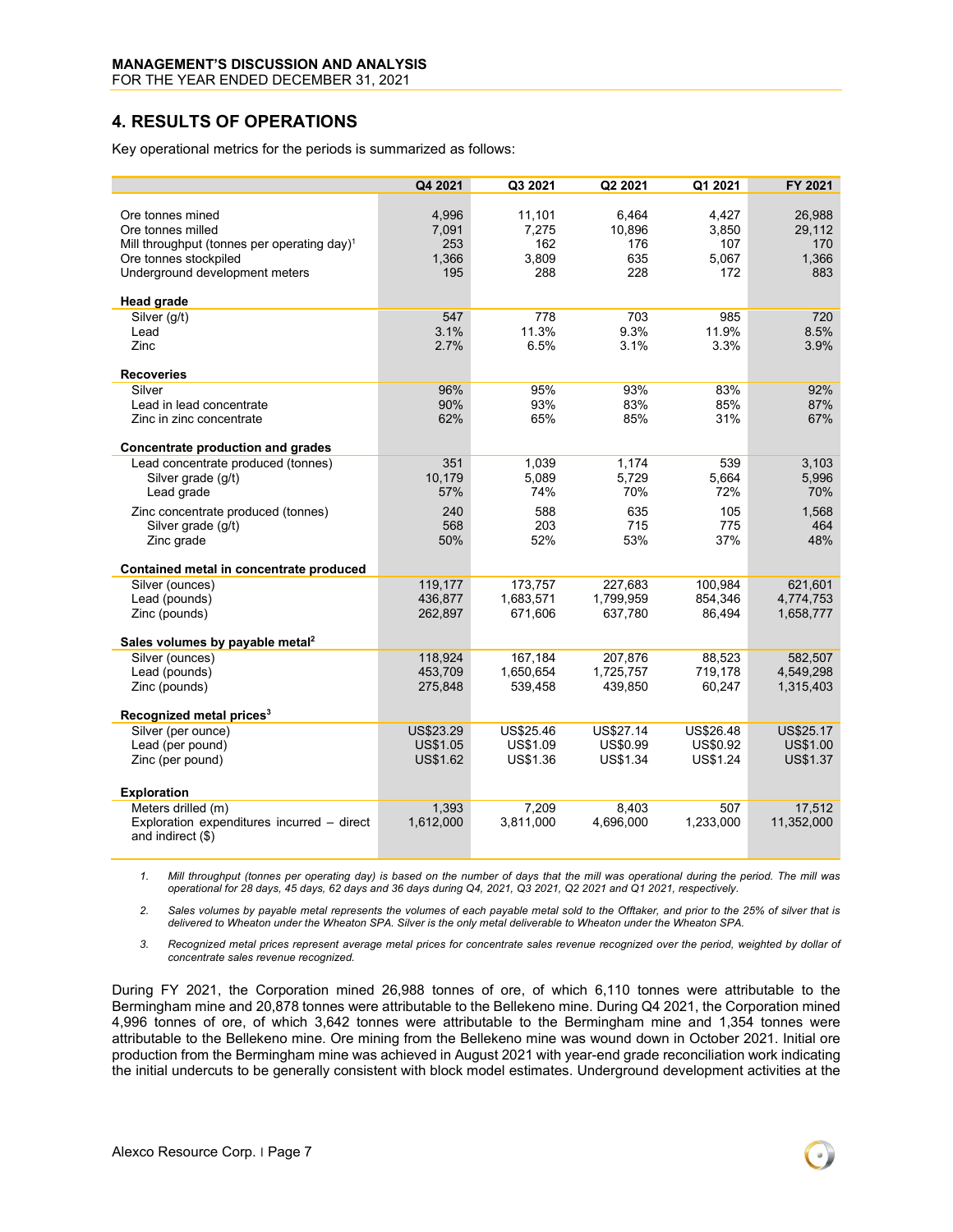Flame & Moth mine continued, with initial ore production achieved in January 2022.

During FY 2021, the Corporation milled 29,112 tonnes of ore. During Q4 2021, the Corporation milled 7,091 tonnes of ore. Since initial commissioning in December 2020, the mill has been operating on a modified rotation schedule to match ore production from initially the Bellekeno mine, and latterly from the Bermingham mine. In December 2021 and the start of the first quarter of 2022, the Corporation experienced a rise in COVID-19 cases at Keno Hill. The Corporation's COVID-19 response required mandatory self-isolation for affected employees and contractors as dictated by government health protocols, and along with the transition of mining activity from the Bellekeno mine to the Bermingham and Flame & Moth mines being slower than planned, resulted in a decrease in ore tonnes mined and milled in Q4 2021 relative to Q3 2021. During December 2021, several mill throughput campaigns were completed and the mill reached a peak throughput of 22.5 dry metric tonnes ("dmt") per hour over a sustained period, which is 25% higher than the 18 dmt per hour (equivalent to 400 tonnes per day) design capacity of the mill. Metallurgical performance of the Bermingham ore was 91% silver recovery with an average of 17,076 g/t Ag in the Pb/Ag concentrate. With the increase in silver content in the lead concentrate from Bermingham ore, the contractual payable silver from the Offtaker also increased.

During FY 2021, the Corporation produced 3,103 tonnes of Pb/Ag concentrate with an average grade of 5,996 g/t Ag and 1,568 tonnes of Zn/Ag concentrate with an average grade of 464 g/t Ag. During Q4 2021, the Corporation produced 351 tonnes of Pb/Ag concentrate with an average grade of 10,179 g/t Ag and 240 tonnes of Zn/Ag concentrate with an average grade of 568 g/t Ag. During FY 2021, silver recoveries averaged 92%, with 96% of recovered silver attributable to the Pb/Ag concentrate. During Q4 2021, silver recoveries averaged 96%, with 96% of recovered silver attributable to the Pb/Ag concentrate. The increase in concentrate silver grade in Q4 2021 is related to the improved metallurgical characteristics of the Bermingham ore, which generally has a higher silver to base metal ratio relative to the Bellekeno ore. The increase is also due to mill circuit modifications to enhance silver recoveries.

During FY 2021 and Q4 2021, the Corporation sold the equivalent of 582,507 and 118,924 silver ounces to its Offtaker under the Corporation's offtake agreement, of which 25% of the payable ounces were delivered to Wheaton under the Wheaton SPA.

#### *Exploration*

On December 16, 2021, the Corporation reported the balance of the results from its 2021 directional drilling program at the Bermingham Northeast Deep zone. The drilling program focused at depth northeast of the Bermingham deposit. The 17,742 m drill program completed 52 intercepts through the multi-vein target zone, and outlined a deposit extending approximately 500 m along strike with at least a 100 m vertical extent. The 2021 exploration program provided nominal drill intersection spacings of 35 m along strike by 25 m dip separation along the subparallel Bermingham Main and Bermingham Footwall veins using directional drilling technology, whereby shorter secondary drill-holes were initiated at depth from an existing primary drill-hole. On January 18, 2022, the Corporation reported an updated and expanded Mineral Resource estimate for the Bermingham deposit, increasing the Indicated Mineral Resource estimate from 33.0 Moz to 47.2 Moz of contained silver at an average grade of 939 g/t Ag and increasing the inferred resource from 11.7 Moz to 19.9 Moz at and average grade of 735 g/t Ag.

#### *ERDC*

In parallel with mine operations, Alexco, through its subsidiary Elsa Reclamation & Development Company Ltd. ("ERDC"), continues to advance the reclamation project related to historic environmental disturbances in the District. In addition, as part of Alexco's 2006 acquisition of the United Keno Hill Mines Limited and UKH Minerals Limited ("UKHM") mineral rights in the District, ERDC is retained by the Canadian Government as a paid contractor responsible on a continuing basis for the environmental care and maintenance for the historical environmental liabilities of the former UKHM mineral properties.

ERDC currently holds a Type B Water Use License ("WUL") under the Yukon Waters Act which prescribes the conditions for compliance. ERDC is responsible for carrying out the environmental care and maintenance at various sites within the UKHM mineral rights, for a fixed annual fee established on a per-site basis totaling \$900,000, adjustable for material changes in scope.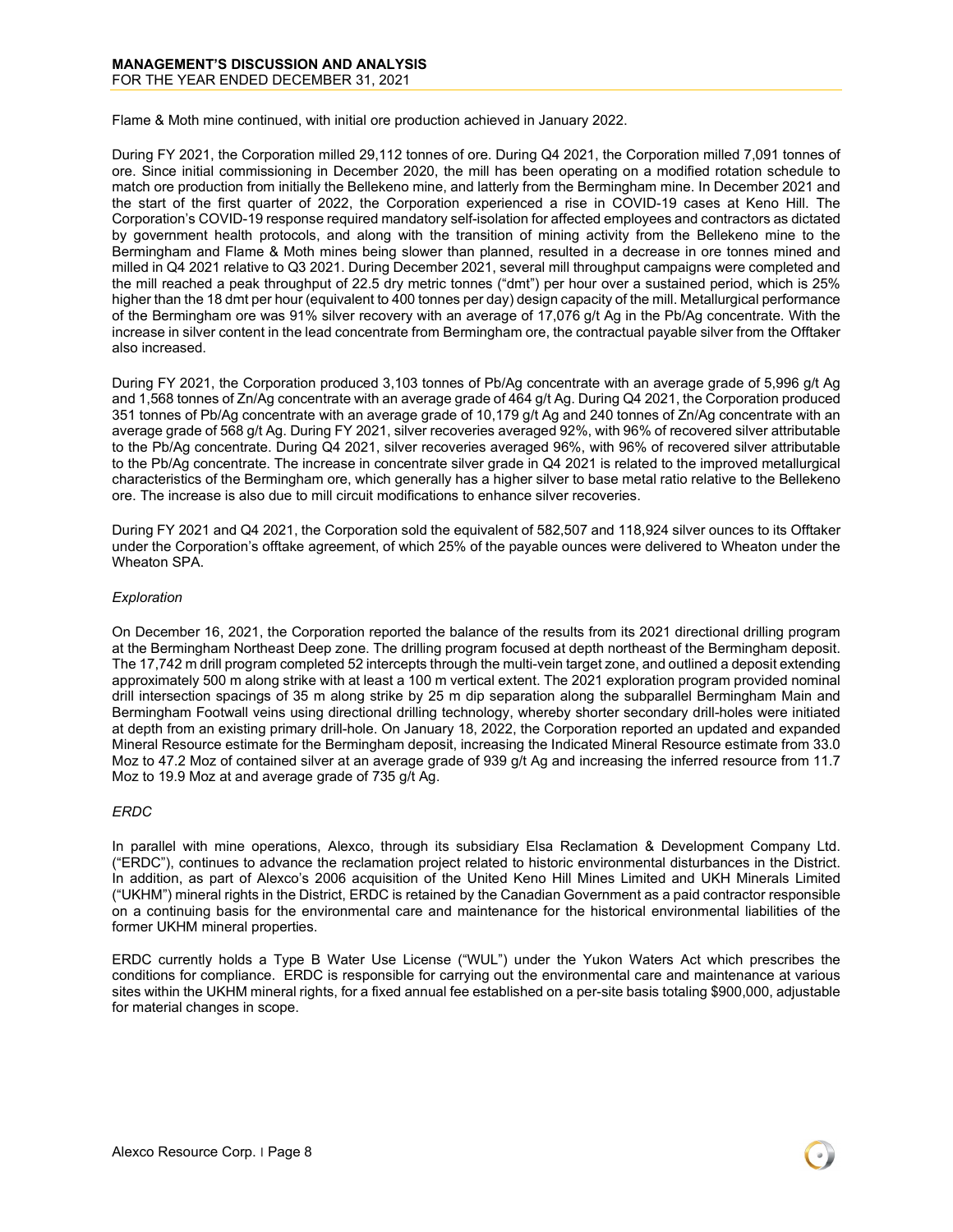## <span id="page-8-0"></span>**5. OUTLOOK AND STRATEGY**

#### *2022 Production and Development at Keno Hill*

Activities at Keno Hill in early 2022 were meaningfully impacted by reduced workforce availability as a result of mandatory self isolation of employees and contractors as required by COVID 19 regulations. In addition, and especially in February 2022, supply chain interruptions and delays had a negative impact on maintenance activities at site, which reduced the availability of key underground equipment. Taken together, these challenges reduced development rates, ore extraction, and ultimately silver production in the early parts of 2022, with Bermingham and Flame & Moth producing a combined 4,454 tonnes through February 2022. Alexco now estimates that Q1 2022 silver production will be approximately 75,000 to 100,000 ounces with the vast majority of that production occurring in March 2022. Over the course of the last three months the mill has demonstrated that it is more than capable of delivering excellent metallurgical performance while operating at, and even above, its design capacity of 400 tpd. Going forward, delivery of ore from underground to the mill is the key driver for increasing production levels. To that end, longhole ore extraction is continuing at the Bermingham 1150 level, and in March 2022 the Corporation reached the ore at both the 815 and 835 levels at Flame & Moth. With multiple ore faces in two mines operating it is anticipated that ore deliveries in the second quarter of 2022 will improve significantly, which should result in a significant increase to Q2 2022 silver production levels. While risks to our outlook remain elevated, the Corporation estimates that Q2 2022 silver production will range between 450,000 and 550,000 ounces; before increasing to effective "run-rate" levels in the second half of the year. Management intends to provide 2022 silver production guidance on May 12, 2022 when it announces its results for the quarter ended March 31, 2022.

The Corporation remains focused on continuing optimization of underground activities as follows:

- At both the Bermingham and Flame & Moth mines, improving underground cycle times and advance rates in variable ground (quartzite and schist) remains a focus along with continued recruitment, training and retention of miners and maintenance technicians.
- Optimization of drilling and blasting techniques in the initial Bermingham longhole ore stopes to minimize dilution and maximize ore recovery.
- Underground geotechnical drilling to provide additional information to better forecast and respond to variability in ground conditions in development headings.
- Improving underground equipment availability and water management and treatment to enhance underground performance and advance rates.

#### *Exploration*

In May 2022 the Corporation intends to commence a 15,000 m surface exploration drilling program primarily stepping out along favourable permissive structural and stratigraphic trends adjacent to the Bermingham deposit. This work will be focused to the west in the vicinity of the Coral Wigwam deposit, and to the northeast towards the Hector-Calumet deposit, as well as broader exploration drilling along other known mineralized structural corridors within the Keno Hill and Galena Hill areas.

#### *ERDC*

ERDC currently holds a Type B Water Licence (QZ17-076) under the Waters Act to undertake Care and Maintenance activities, which expires in August 2022. In Q1 2021, ERDC entered an application for a renewal of Water Licence QZ17-076 to undertake the reclamation plan and to replace the current care and maintenance Water Licence (the "UKHM Reclamation Plan"). In Q4 2021, this draft UKHM Reclamation Plan successfully completed the adequacy phase of the application process under the authority of the Yukon Water Board and was declared adequate for public review, with public notification expected in Q1 2022.

#### *Economic Climate*

Ag, Pb, and Zn historically are the primary metals found within the District.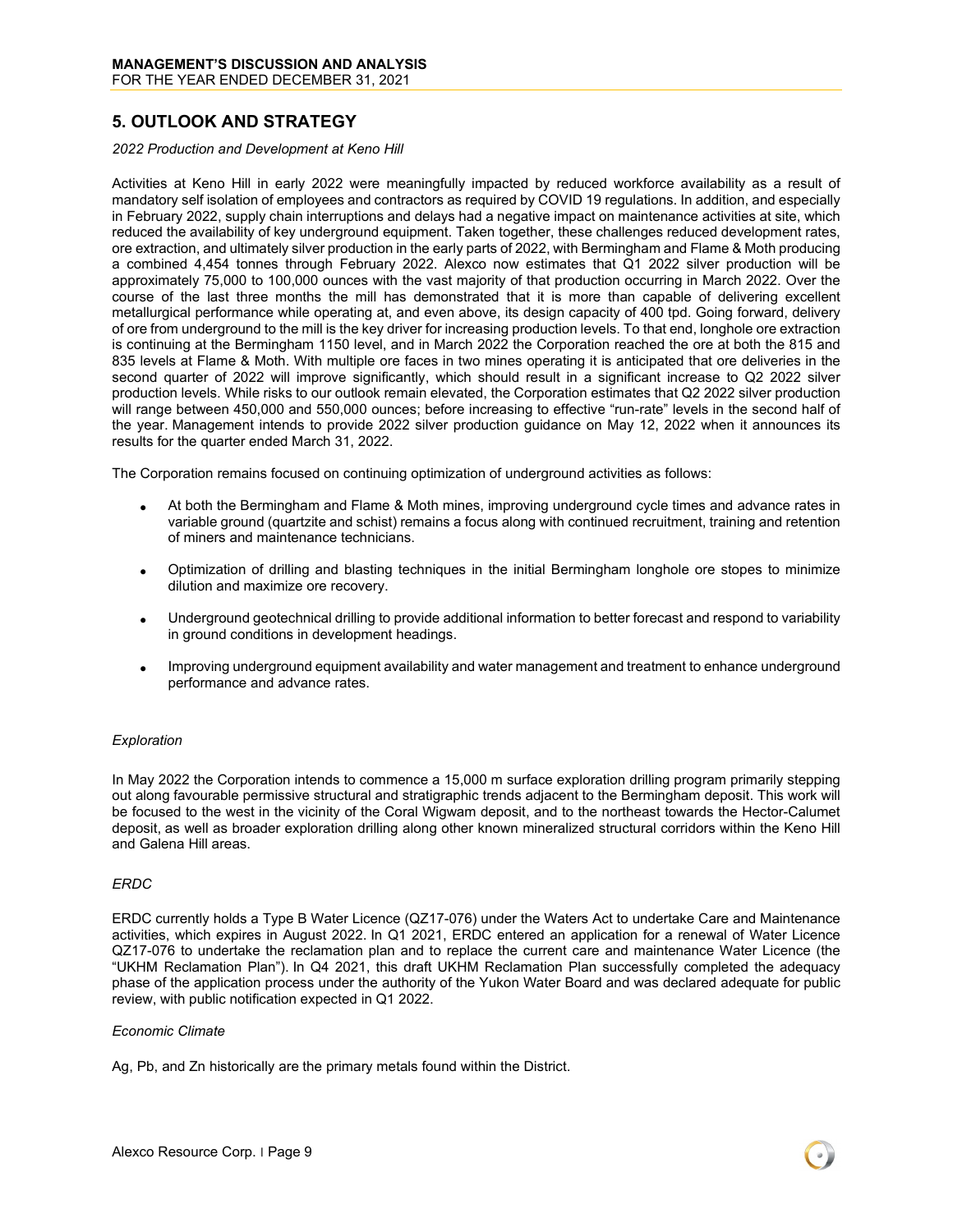#### **MANAGEMENT'S DISCUSSION AND ANALYSIS** FOR THE YEAR ENDED DECEMBER 31, 2021

During FY 2021, the average Ag price was US\$25.04 per ounce and traded from a low of US\$21.52 per ounce on September 30, 2021 to a high of US\$29.58 per ounce on February 1, 2021, while Pb traded between US\$0.87 to US\$1.13 per pound and Zn traded between US\$1.16 to US\$1.74 per pound, and the average Canadian-US exchange rate was US0.80 per CAD. As at the date of this MD&A, spot commodity prices are approximately US\$25.00 per ounce for Ag, US\$1.01 per pound for Pb and US\$1.73 per pound for Zn and the Canadian-US exchange rate is approximately US\$0.79 per CAD.

Consensus investment analyst forecasts over the next two years for Ag average approximately US\$23.48 per ounce, while forecasts for Pb and Zn average approximately US\$0.97 per pound and US\$1.32 per pound, respectively. The Canadian-US exchange rate consensus forecast for the next two years is US\$0.79 per CAD (see "Risk Factors", including but not limited to "Potential Profitability of Mineral Properties Depends Upon Other Factors Beyond the Control of Alexco" and "General Economic Conditions May Adversely Affect Alexco's Growth and Profitability" thereunder).

## <span id="page-9-0"></span>**6. FINANCIAL RESULTS**

Key financial metrics are summarized as follows:

| (expressed in thousands of Canadian dollars,                                                                                     |           |           |           |           |
|----------------------------------------------------------------------------------------------------------------------------------|-----------|-----------|-----------|-----------|
| except per share and share amounts)                                                                                              | Q4 2021   | Q4 2020   | FY 2021   | FY 2020   |
| Revenues - Mining operations                                                                                                     | 2,814     |           | 19,007    |           |
| Revenues - Reclamation management                                                                                                | 453       | 633       | 2,495     | 2,866     |
| <b>Operating Loss</b>                                                                                                            | (10, 646) | (11,605)  | (19, 421) | (22, 333) |
| Adjusted Loss Before Taxes <sup>1</sup>                                                                                          | (10, 771) | (11, 676) | (15, 301) | (22, 359) |
| Cash and cash equivalents                                                                                                        | 9,933     | 23,742    | 9,933     | 23,742    |
| Net Working Capital <sup>1</sup>                                                                                                 | 1,389     | 15,353    | 1,389     | 15,353    |
| Adjusted Net Loss from Continuing Operations <sup>1</sup>                                                                        | (6,976)   | (9, 547)  | (12,605)  | (16, 842) |
| Net Loss from Continuing Operations <sup>2</sup>                                                                                 | (9,069)   | (15, 817) | (3, 146)  | (38, 570) |
| <b>Shareholders</b>                                                                                                              |           |           |           |           |
| Basic and diluted net loss from Continuing<br>Operations per common share <sup>2</sup>                                           | (0.06)    | (0.12)    | (0.02)    | (0.30)    |
| Adjusted basic net loss from Continuing<br>Operations per common share <sup>1</sup><br>Adjusted diluted net loss from Continuing | (0.05)    | (0.07)    | (0.09)    | (0.13)    |
| Operations per common share <sup>1</sup>                                                                                         | (0.04)    | (0.07)    | (0.08)    | (0.13)    |
| Total assets $3$                                                                                                                 | 210,362   | 171,667   | 210,362   | 171,667   |
| Total non-current liabilities                                                                                                    | 7,437     | 10,949    | 7,437     | 10,949    |

*1. See "Non-GAAP Measures".*

*2. Net loss from Continuing Operations for Q4 2021 includes a non-cash fair value loss related to the embedded derivative asset totaling \$2,093,000 (2020 – \$6,270,000). Net loss from Continuing Operations for FY 2021 includes a non-cash fair value gain related to the embedded derivative asset totaling \$9,459,000 (2020 - loss of \$21,728,000).*

*3. Total assets increased primarily due to expenditures on mineral properties, plant and equipment.*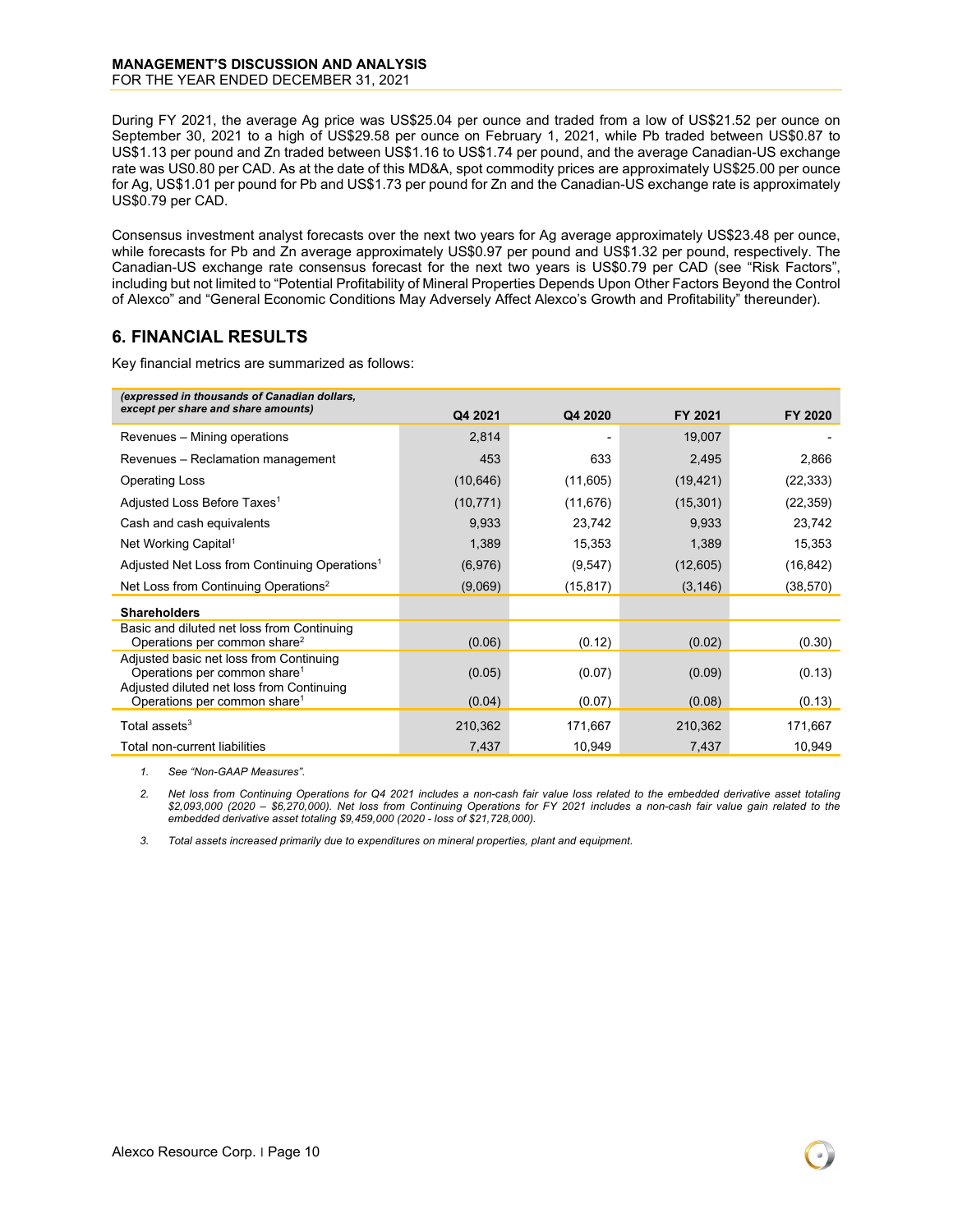| (expressed in thousands of Canadian dollars,<br>except per share and share amounts) | FY 2021  | FY 2020   | FY 2019 |
|-------------------------------------------------------------------------------------|----------|-----------|---------|
| Revenue                                                                             | 21,502   | 2,866     | 2.364   |
| Gross Loss                                                                          | (8, 446) | (434)     | (200)   |
| Net Loss from Continuing Operations                                                 | (3, 146) | (38, 570) | (7,699) |
| Net Loss                                                                            | (3, 146) | (31, 234) | (8,915) |
| Basic Loss per Share                                                                | (0.02)   | (0.24)    | (0.08)  |
| Diluted Loss per Share                                                              | (0.02)   | (0.24)    | (0.08)  |
| Gain (Loss) on Embedded Derivative Asset                                            | 9,459    | (21, 728) | 5,489   |
| <b>Expenditures Capitalized to Mineral Properties</b>                               | 38.960   | 17.488    | 600     |
| Total assets                                                                        | 210.362  | 171.667   | 145.353 |
| Total non-current liabilities                                                       | 7,437    | 10.949    | 11,967  |

Selected financial information for the three most recent years ended is summarized as follows:

The Corporation's financial results for the year ended December 31, 2021 were impacted by mining operations and the production and sale of concentrate, as well as capitalized expenditures to mineral properties as part of the Corporation's development activities at its Bermingham and Flame & Moth mines. Additionally, capitalized expenditures to exploration and evaluation assets related to the 2021 surface exploration program, and the fair value adjustment to the embedded derivative asset (due to an overall decline in silver prices during the year) also impacted 2021 financial results. The Corporation's financial results for the year ended December 31, 2020 were impacted by the February 2020 sale of AEG which was presented as a discontinued operation upon disposal as well as the associated income net of tax from discontinued operations, the August 2020 decision to move Keno Hill to production and its amendment to the Wheaton SPA, mine site maintenance expenditures incurred at the Bellekeno mine, and the fair value adjustment to the embedded derivative asset due to an overall increase in silver prices during the 2020 year, among other factors. The Corporation's financial results for the year ended December 31, 2019 were also impacted by the February 2020 sale of AEG whereby financial information for the year ended December 31, 2019 related to AEG was presented as a discontinued operation.

Selected financial information for the most recent eight quarters is summarized as follows, reported in thousands of Canadian dollars except for per share amounts:

|                     |                |                               |                      | <b>Basic</b><br><b>Income</b> | <b>Diluted</b><br><b>Income</b> | Gain (Loss) on<br><b>Embedded</b> | <b>Expenditures</b><br><b>Capitalized to</b> |
|---------------------|----------------|-------------------------------|----------------------|-------------------------------|---------------------------------|-----------------------------------|----------------------------------------------|
| Period              | <b>Revenue</b> | <b>Gross Profit</b><br>(Loss) | Net Income<br>(Loss) | (Loss) per<br><b>Share</b>    | (Loss) per<br><b>Share</b>      | <b>Derivative</b><br>Asset        | <b>Mineral</b><br><b>Properties</b>          |
| Q1 2020             | 567            | 27                            | 12,053               | \$0.10                        | \$0.10                          | 8,097                             | 1,975                                        |
| Q2 2020             | 871            | (24)                          | (12, 229)            | \$(0.10)                      | \$(0.10)                        | (11, 579)                         | 1,396                                        |
| Q3 2020             | 795            | (153)                         | (15, 241)            | \$(0.11)                      | \$(0.11)                        | (11,976)                          | 4,817                                        |
| Q4 2020             | 633            | (284)                         | (15, 817)            | \$(0.12)                      | \$(0.12)                        | (6,270)                           | 10,196                                       |
| Q1 2021             | 3,813          | (1,066)                       | 4.159                | \$0.03                        | \$0.03                          | 3.009                             | 9,537                                        |
| Q <sub>2</sub> 2021 | 7,939          | (467)                         | (2,748)              | \$(0.02)                      | \$(0.02)                        | (200)                             | 9,830                                        |
| Q3 2021             | 6.483          | (1,513)                       | 4,511                | \$0.03                        | \$0.03                          | 8,743                             | 8,795                                        |
| Q4 2021             | 3,267          | (5,400)                       | (9,069)              | \$(0.06)                      | \$(0.06)                        | (2,093)                           | 10,798                                       |

*1. Sum of all the quarters may not add up to the yearly totals due to rounding.*

Our financial results are primarily driven by concentrate production and Ag prices. Significant changes in any of these factors directly impact our revenue, gross profit (loss), and net income (loss). In addition, significant changes to model inputs for the embedded derivative asset (see "Embedded Derivative Asset and Financial Instruments") can significantly impact net income (loss) and gain (loss) on embedded derivative asset. Throughout the 2020 and 2021 periods, as a result of the Corporation's decision to re-start and advance Keno Hill to production, significant development activities have occurred affecting expenditures capitalized to mineral properties. During Q1 2020, the Corporation sold its former subsidiary business, Alexco Environmental Group (AEG) and 2020 results include results from continuing and discontinued operations.

#### *General and Administrative Expenses*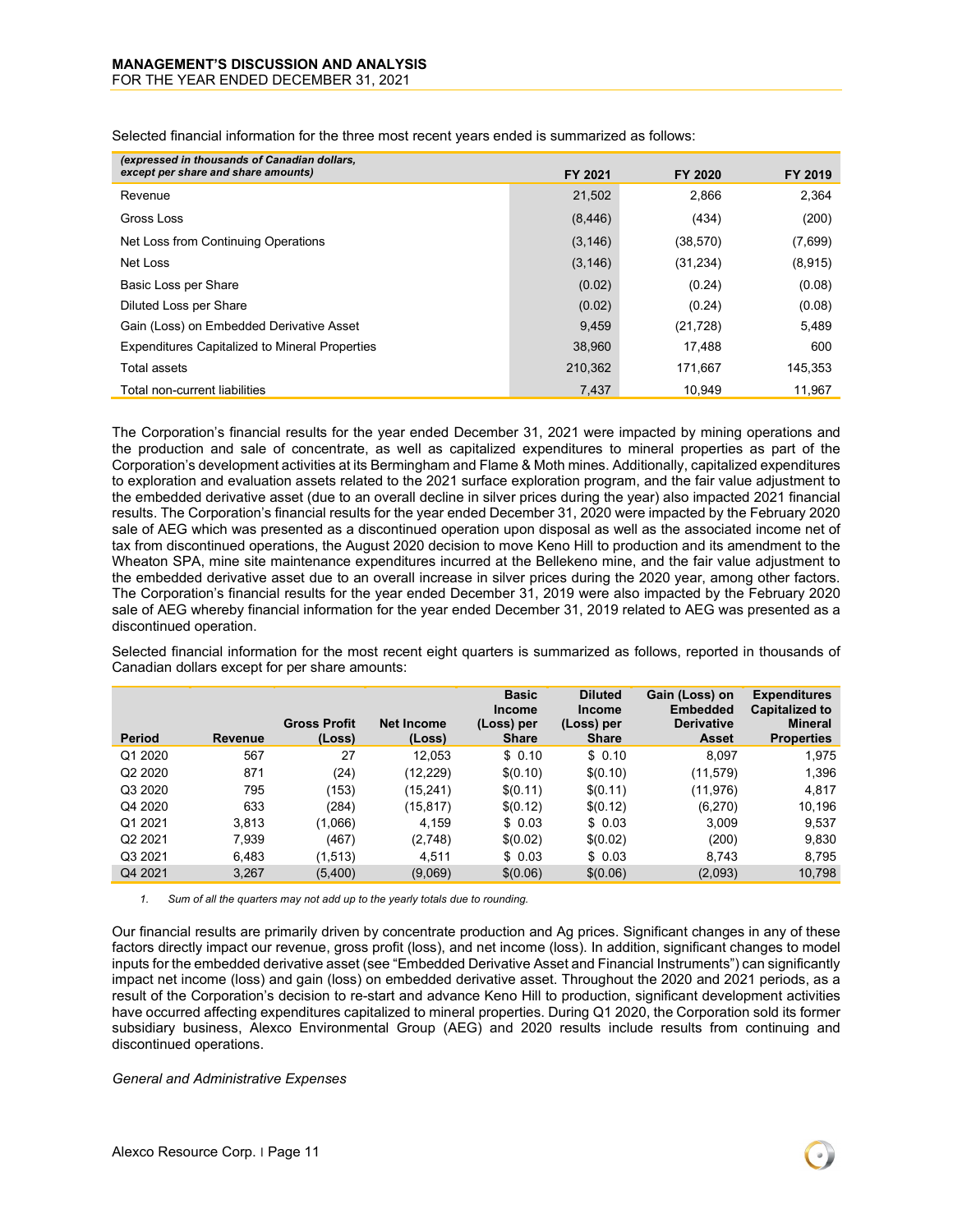Corporate general and administrative expenses during Q4 2021 totaled \$4,758,000 compared to \$4,488,000 for Q4 2020. Both periods included non-cash costs in the amounts of \$2,387,000 and \$2,220,000 for Q4 2021 and Q4 2020, respectively, which relate to the annual share-based compensation grants to directors, officers and employees and amortization and depreciation expenses.

Corporate general and administrative expenses during FY 2021 totaled \$10,487,000 compared to \$9,615,000 for FY 2020. The increase in costs in FY 2021 primarily relates to increased salaries and administrative costs to support ramp up of production at site. Both periods included non-cash costs in the amounts of \$3,830,000 and \$3,603,000 for FY 2021 and FY 2020, respectively, which relate to share-based compensation, and amortization and depreciation expenses.

## <span id="page-11-0"></span>**7. LIQUIDITY, CASH FLOWS AND CAPITAL RESOURCES**

#### *Liquidity*

The Corporation's cash and cash equivalents as at December 31, 2021 totaled \$9,933,000 compared to \$23,742,000 as at December 31, 2020, while net working capital (see "Non-GAAP Measures") totaled \$1,389,000 compared to \$15,353,000 at December 31, 2020. The Corporation's restricted cash and deposits as at December 31, 2021 totaled \$2,990,000 compared to \$2,932,000 as at December 31, 2020.

The Corporation anticipates it will have sufficient capital resources to service the requirements of its capital and development costs for underground production operations, exploration activities, and corporate offices and administration, for at least the next 12 month period. As of the date of this MD&A, the Corporation is mining from three ore faces at the Flame & Moth mine and mining a longhole ore stope at the Bermingham mine. The Corporation anticipates drawing the US\$10,000,000 Facility under the Corporation's offtake agreement, of which US\$5,000,000 was received in March 2022. On January 27, 2022, the Corporation completed an equity financing and issued 2,129,685 flow-through shares with respect to "Canadian exploration expenses" priced at \$2.70 per CEE Share, and 1,480,740 flow-through shares with respect to "Canadian development expenses" priced at \$2.33 per CDE Share, for aggregate gross proceeds of \$9,200,274. The proceeds from the CEE Shares will be used to fund the Corporation's 2022 surface exploration drilling program and the proceeds from the CDE Shares will be used to fund underground development at the Flame & Moth mine and Bermingham mine. The Corporation believes the Facility, proceeds from the flow-through equity financing, and planned concentrate revenue offsets will be sufficient to ensure completion of scale up of the Bermingham and Flame & Moth mines and central milling facility to reach cash self-sufficiency.

As noted elsewhere in this MD&A, the longer term continuation or increased COVID-19 related workplace and travel restrictions, supply chain interruptions, equipment availability and recruitment/retention of underground miners and maintenance technicians remain a risk to ramp-up and production activities at Keno Hill. Further, any unforeseen capital and development expenditures in excess of current plans, slower than forecasted development advance rates, and funding necessary to achieve the Corporation's long-term objectives for the ongoing exploration and future development of its mineral properties may require the Corporation to raise additional funding in the future.

The Corporation's main sources of funding have been from mining operations revenue and reclamation management revenue from ERDC (and prior to February 14, 2020 from environmental services provided through AEG) and equity issuances. All sources of financing reasonably available will be considered to fund future capital requirements should they arise, including but not limited to issuance of new capital, issuance of new debt, and the sale of assets in whole or in part, including mineral property interests or other property interests. There can be no assurance of profitable mining operations or continued access to financing in the future, and an inability to generate or secure such funding may require the Corporation to substantially curtail and defer its planned exploration and development activities.

The Corporation's activities expose it to a variety of financial risks: market risk (currency risk), credit risk, commodity risk and liquidity risk. Risk management is carried out by Management under policies approved by the Board of Directors. Management identifies and evaluates the financial risks in co-operation with the Corporation's operating units. The Corporation's overall risk management program seeks to minimize potential adverse effects on the Corporation's financial performance, in the context of its general capital management objectives as further described in Note 21 of the Corporation's consolidated financial statements for the year ended December 31, 2021.

The Corporation manages liquidity uncertainty by monitoring actual and projected cash flows on a regular basis to ensure the Corporation can service its contractual obligations and commitments such as flow through financing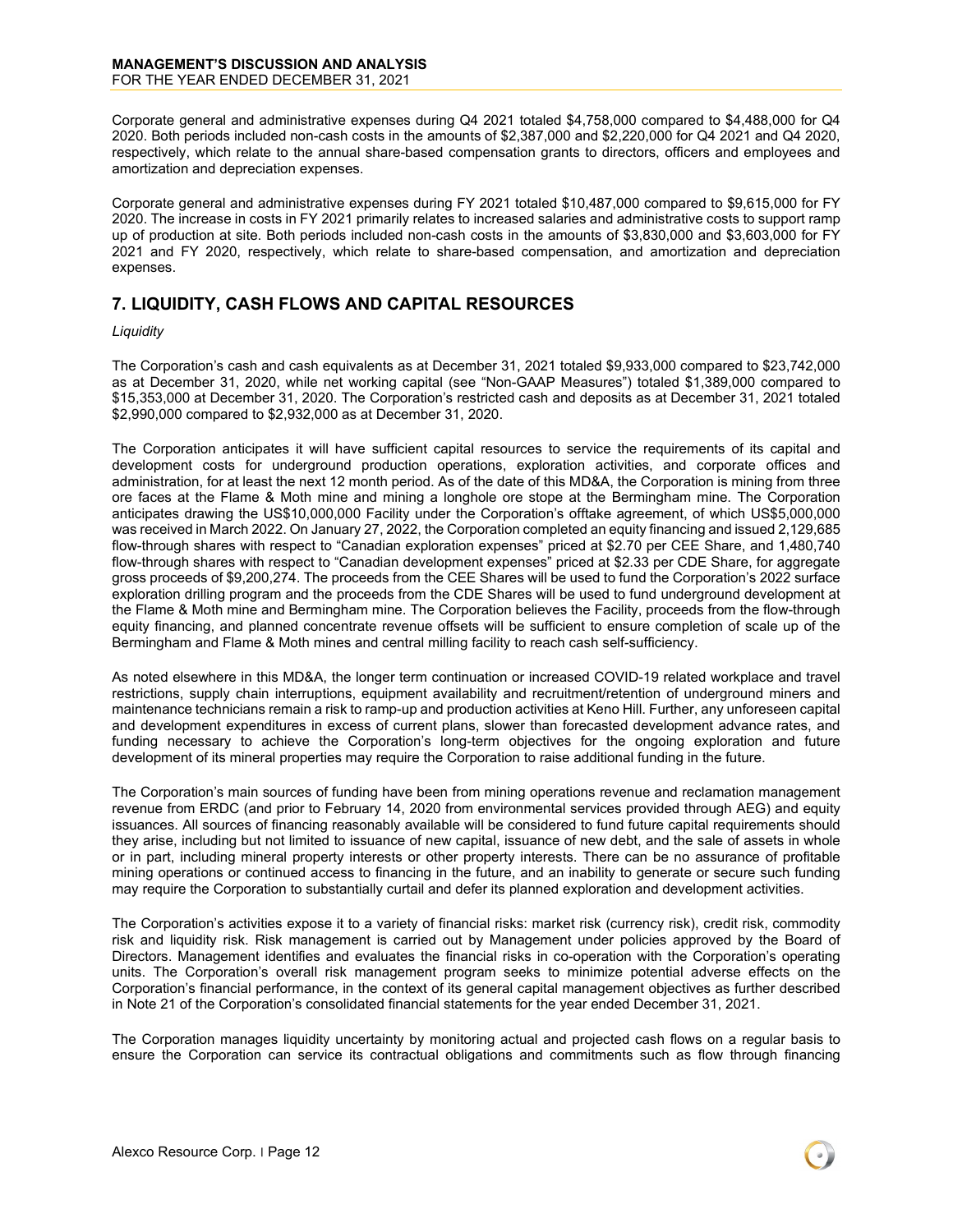commitments. Factors that can impact the Corporation's liquidity are monitored regularly and include operational levels, operating costs, capital costs and foreign exchange rates.

#### *Cash Flows*

| (expressed in thousands of Canadian dollars) | For the three months ended<br>December 31 |          |    |          | For the years ended<br>December 31 |                 |
|----------------------------------------------|-------------------------------------------|----------|----|----------|------------------------------------|-----------------|
|                                              |                                           | 2021     |    | 2020     | 2021                               | 2020            |
|                                              |                                           |          |    |          |                                    |                 |
| Cash used in operating activities            |                                           | (4, 512) | \$ | (8, 245) | \$<br>(9,072)                      | \$<br>(15, 703) |
| Cash used in investing activities            |                                           | (6,901)  |    | (7, 137) | (42, 854)                          | (5,368)         |
| Cash from (used in) financing activities     |                                           | (858)    |    | (627)    | 38,117                             | 37,635          |
|                                              |                                           |          |    |          |                                    |                 |
|                                              |                                           | (12.271) | \$ | (16.009) | \$<br>(13.809)                     | \$<br>16,564    |

Cash used in operating activities was \$4,512,000 for Q4 2021 versus \$8,245,000 for Q4 2020. The majority of cash used in operating activities during Q4 2021 was primarily related to operating expenditures from production at the Bellekeno and Bermingham mines, and general and administrative expenses, partially offset by the sale of concentrate from the production of concentrate inventories from the Bellekeno and Bermingham mines. The cash used in operating activities during Q4 2020 were expended on site-based maintenance costs, including costs to advance the Bellekeno deposit to production, non-capital mill refurbishments and general and administrative expenses. Cash used in investing activities was \$6,901,000 for Q4 2021 versus \$7,137,000 for Q4 2020. The cash used in investing activities during Q4 2021 and Q4 2020 was primarily related to expenditures on mineral properties, plant and equipment in the form of purchases of underground equipment and mill upgrades at Keno Hill. The cash used in financing activities was \$858,000 for Q4 2021 versus \$627,000 for Q4 2020. The cash used in financing activities in Q4 2021 and Q4 2020 was primarily related to the repayment of lease liabilities.

Cash used in operating activities was \$9,072,000 for FY 2021 versus \$15,703,000 for FY 2020. The majority of cash used in operating activities for both FY 2021 and FY 2020 was expended on site-based operating expenditures as the Corporation ramps up ore mining operations at Keno Hill, as well as general and administrative expenses. FY 2021 expenditures were partially offset by the sale of concentrate from the production of concentrate inventories from the Bellekeno and Bermingham mines. Cash used in investing activities was \$42,854,000 for FY 2021 versus \$5,368,000 for FY 2020. The increase in cash used in investing activities was primarily related to the positive decision to proceed to development and production at Keno Hill and the related increased development costs and purchases of underground equipment and mill upgrades at Keno Hill, partially offset by the proceeds from the sale of AEG in FY 2020. Cash from financing activities was \$38,117,000 for FY 2021 versus \$37,635,000 for FY 2020. The cash from financing activities was primarily related to two equity financings during FY 2021 with net proceeds of \$37,955,000 versus two equity financings with net proceeds of \$36,090,000 during FY 2020.

#### *Capital Resources*

On November 2, 2020 the Corporation filed a short-form base shelf prospectus (the "Shelf") with the securities commissions in each of the Provinces of British Columbia, Alberta, Saskatchewan, Manitoba and Ontario and a corresponding amendment to its registration statement on Form F-10 (Registration Statement) with the United States Securities and Exchange Commission (SEC) under the U.S./Canada Multijurisdictional Disclosure System, which allows the Corporation to make offerings of common shares, warrants, subscription receipts and/or units up to an aggregate total of \$50,000,000 during the 25-month period following November 2, 2020. As of the date of this MD&A, \$49,651,515 has been applied against this Shelf.

On January 27, 2022, subsequent to year-end, the Corporation completed an equity financing and issued 2,129,685 flow-through shares with respect to "Canadian exploration expenses" priced at \$2.70 per CEE Share, and 1,480,740 flow-through shares with respect to "Canadian development expenses" priced at \$2.33 per CDE Share, for aggregate gross proceeds of \$9,200,274. The proceeds from the CEE Shares will be used to fund the 2022 surface exploration drilling program and the proceeds from the CDE Shares will be used for underground development at the Flame & Moth and Bermingham mines in 2022.

On September 23, 2021, the Corporation and the Offtaker amended the existing offtake agreement to allow for an unsecured revolving Facility for up to US\$7,500,000. The Facility allows the Corporation to request prepayments, in US\$1,000,000 increments, which are repaid in five monthly instalments against future deliveries of concentrate or in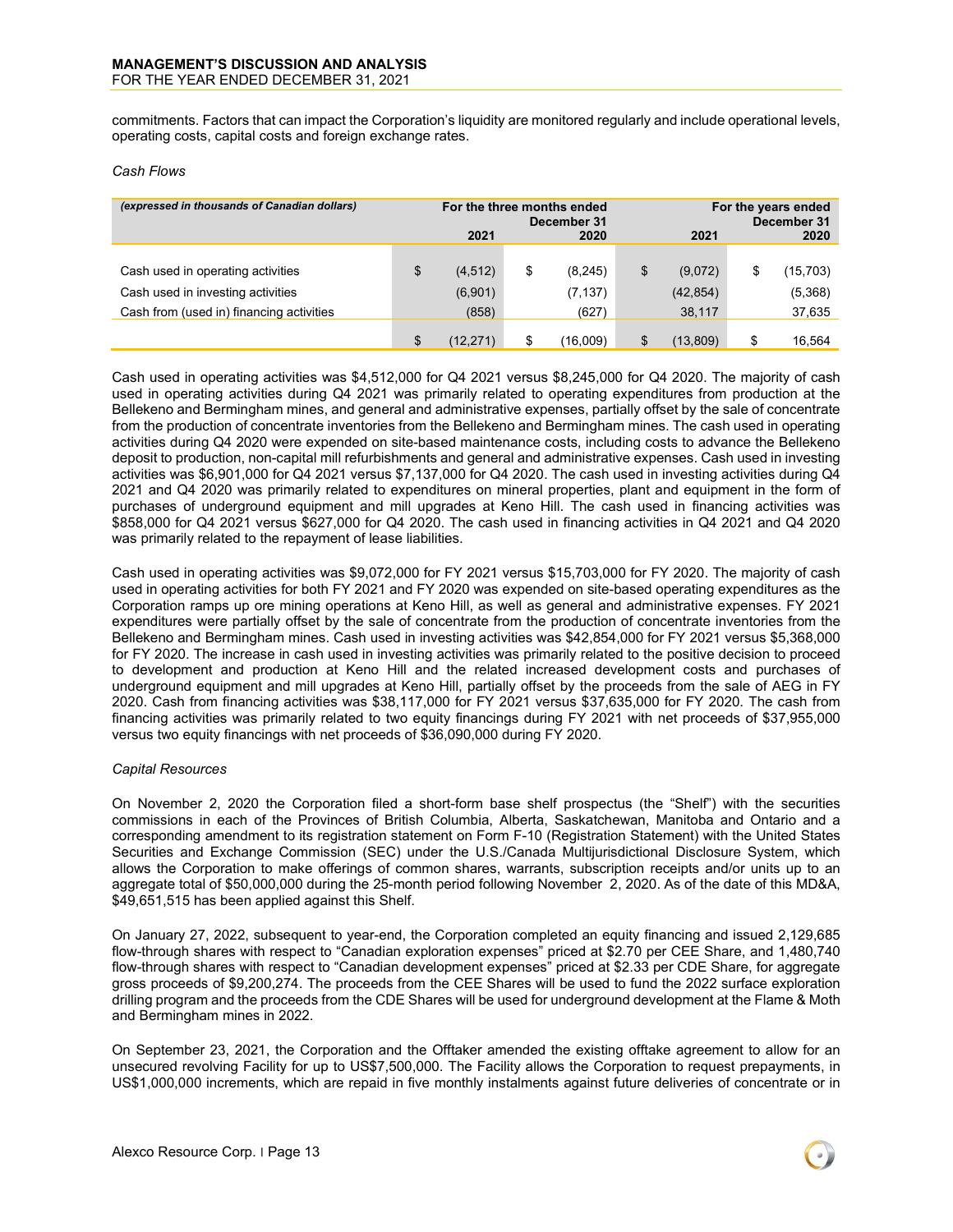#### **MANAGEMENT'S DISCUSSION AND ANALYSIS** FOR THE YEAR ENDED DECEMBER 31, 2021

cash. The interest rate on drawn amounts is equal to three month LIBOR + 7.05%. The standby fee on undrawn amounts is 1.5% per annum, payable quarterly. On January 18, 2022, the Corporation and the Offtaker further amended the Facility, increasing the total prepayments allowed under the Facility from US\$7,500,000 to US\$10,000,000. All other terms of the Facility remain unchanged. In March 2022, the Corporation received a prepayment in the amount of US\$5,000,000 under the Facility.

On June 10, 2021, the Corporation completed an equity financing and issued 8,214,450 common shares at a price of \$3.50 per share for aggregate gross proceeds of \$28,750,575, for which such proceeds were used as follows:

| (expressed in thousands of Canadian dollars)                                                                                                                                                                                                | <b>Estimated Amount to be</b><br><b>Expended</b> | <b>Approximate Amount</b><br>Expended $(2)$ |
|---------------------------------------------------------------------------------------------------------------------------------------------------------------------------------------------------------------------------------------------|--------------------------------------------------|---------------------------------------------|
| Use of Proceeds:<br>Underwriters' fee in respect of June 2021 Offering<br>Costs of the June 2021 Offering<br>Mining operations and development at Keno Hill Silver Project<br>General corporate and working capital purposes <sup>(1)</sup> | 1,337<br>\$<br>250<br>7.000<br>20.164            | 1,337<br>£.<br>350<br>24,645<br>2,419       |
|                                                                                                                                                                                                                                             | 28.751                                           | 28,751                                      |

*1. Net proceeds of \$3,575,599 from the exercise in full of the underwriter's over-allotment option were added to general working capital.* 

*2. Approximate amounts expended as of the date of this MD&A.*

On January 28, 2021, the Corporation completed an equity financing and issued 2,053,670 flow-through shares with respect to "Canadian exploration expenses" priced at \$4.48 per CEE Share, and 651,100 flow-through shares with respect to "Canadian development expenses" priced at \$3.84 per CDE Share, for aggregate gross proceeds of \$11,700,666, for which such proceeds were used as follows:

| (expressed in thousands of Canadian dollars)                                                                                                                                                                                                          | <b>Estimated Amount to be</b><br><b>Expended</b> | <b>Approximate Amount</b><br>Expended <sup>(1)</sup> |  |  |
|-------------------------------------------------------------------------------------------------------------------------------------------------------------------------------------------------------------------------------------------------------|--------------------------------------------------|------------------------------------------------------|--|--|
| Use of Proceeds:<br>Underwriters' fee in respect of January 2021 Offering<br>Costs of the January 2021 Offering<br>CEE Shares - 2021 surface exploration drilling program<br>CDE Shares - Flame & Moth and Bermingham mine underground<br>development | 697<br>\$<br>199<br>8,520<br>2,285               | \$<br>697<br>199<br>8.520<br>2,285                   |  |  |
|                                                                                                                                                                                                                                                       | \$<br>11.701                                     | 11.701                                               |  |  |

*1. Approximate amounts expended as of the date of this MD&A.*

The Corporation holds a \$1,250,000 promissory note receivable that is payable to Alexco on December 31, 2022, bearing interest of 5%.

The following table summarizes the current contractual obligations of the Corporation and associated payment requirements over the next five years and thereafter:

| <b>Contractual Obligations</b><br>(expressed in thousands of Canadian<br>dollars)                                                                   | <b>Payments Due by Period</b>                                                       |                           |                          |                        |                     |  |  |  |
|-----------------------------------------------------------------------------------------------------------------------------------------------------|-------------------------------------------------------------------------------------|---------------------------|--------------------------|------------------------|---------------------|--|--|--|
|                                                                                                                                                     | <b>Total</b><br>After 5 years<br>Less than 1 year<br>$1 - 3$ years<br>$3 - 5$ years |                           |                          |                        |                     |  |  |  |
| Lease liabilities<br>Decommissioning and rehabilitation<br>provision (undiscounted basis)<br><b>Committed Expenditures:</b><br>Purchase obligations | 5.972<br>S.<br>6.600<br>438                                                         | 3.351<br>S.<br>716<br>175 | 2,621<br>\$<br>12<br>198 | \$<br>Nil<br>548<br>65 | Nil<br>5,324<br>Nil |  |  |  |
|                                                                                                                                                     |                                                                                     |                           |                          |                        |                     |  |  |  |
| Total                                                                                                                                               | \$13.010                                                                            | 4.242<br>\$.              | 2.831<br>\$              | 613<br>\$              | \$5,324             |  |  |  |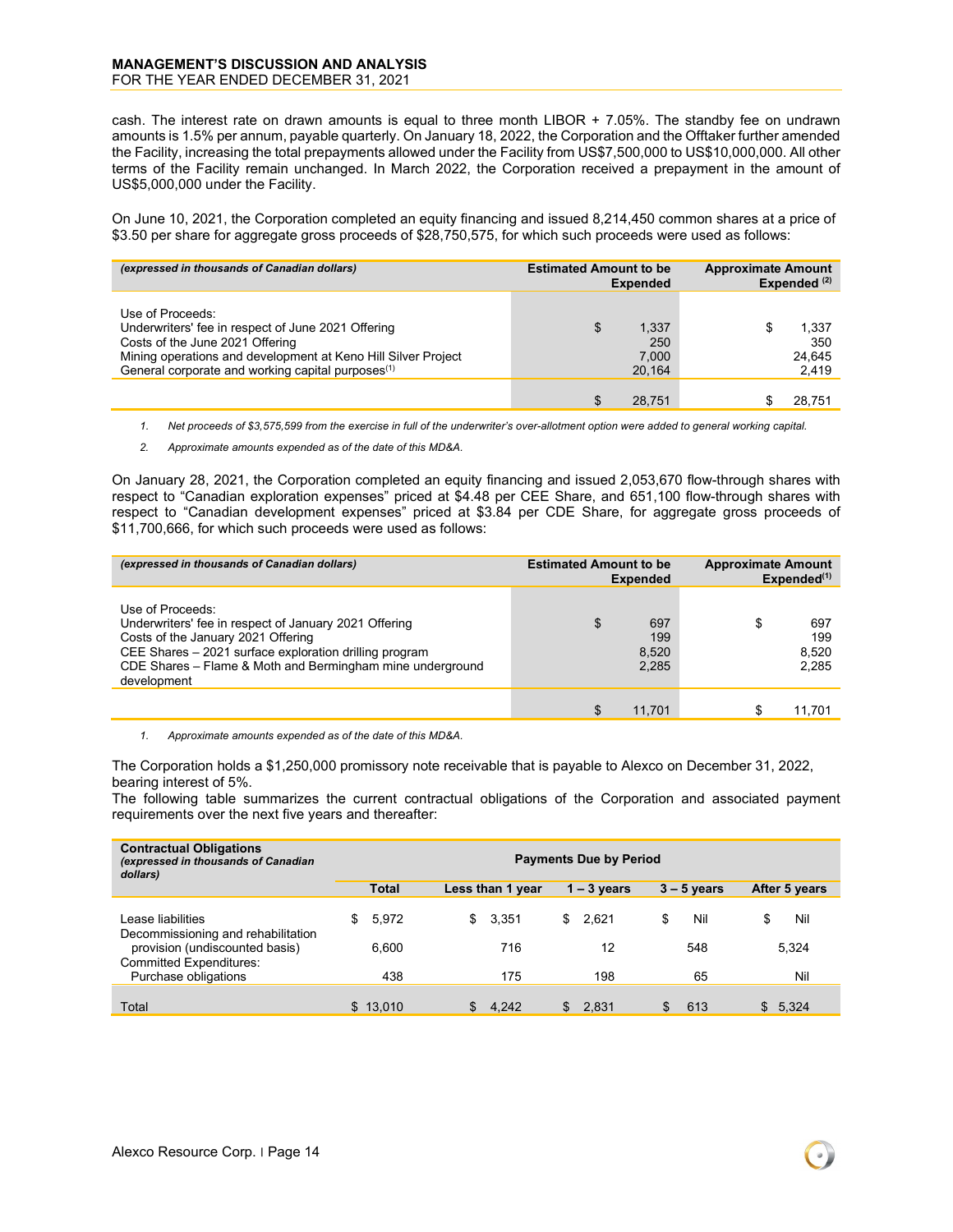#### *Share Data*

As at the date of this MD&A, the Corporation has 155,250,902 common shares issued and outstanding. In addition, there are outstanding incentive share options exercisable into a further 8,463,118 common shares, warrants to be settled by way of common shares issued from treasury for a further 2,000,000 common shares, restricted share units to be settled by way of common shares issued from treasury for a further 1,102,735 common shares and deferred share units to be settled by way of common shares issued from treasury for a further 894,000 common shares.

#### *Off-Balance Sheet Arrangements*

Alexco has no off-balance sheet arrangements as defined by National Instrument 52-109.

## <span id="page-14-0"></span>**8. EMBEDDED DERIVATIVE ASSET AND FINANCIAL INSTRUMENTS**

#### *Embedded Derivative Asset*

The fair value of the embedded derivative asset related to the Wheaton SPA was estimated based on the discounted future cash flows using a probability-based dynamic valuation model resulting in a fair value adjustment during the years ended December 31, 2021, of \$9,459,000 (2020 – (\$21,728,000)), respectively. The model relies upon inputs from the current mine plan less payable ounces already delivered. The model is updated quarterly for the Corporation's credit spread, Wheaton's credit spread, risk-free yield curve, silver price forward curve, historical silver price volatility, mineral reserves and resources and the production profile. Management estimates mineral reserves and resources and production profile, based on information compiled and reviewed by management's experts. Payments from Wheaton are inversely related to the silver price; if, for example, silver prices were to increase or decrease from the current spot and forward prices as at December 31, 2021 by 10% per ounce and all other assumptions remained the same, the approximate derivative asset value would be \$18,843,000 and \$27,559,000, respectively.

The valuation model for the embedded derivative asset related to the Wheaton SPA relies upon inputs from the current mine plan incorporating the payable ounces already delivered. It is also revised for updated studies, mine plans and actual production. Furthermore, the valuation model for the embedded derivative asset is updated quarterly to utilize a probability-based dynamic valuation model as opposed to a static valuation model. As such, the discount rate used and Ag price assumptions being updated quarterly are based on the risk-free yield curve and Ag price forward curve at quarter end.

The following table summarizes the expected stand-alone impact on the embedded derivative asset value based on changes in model inputs:

| <b>Dynamic Model Input Change</b>                                 | <b>Expected Impact on Embedded Derivative Asset</b><br>Value |
|-------------------------------------------------------------------|--------------------------------------------------------------|
| Ag Price Increase                                                 | Decrease                                                     |
| Ag Price Volatility Increase                                      | Decrease                                                     |
| Foreign Exchange: US dollar appreciates compared to<br>CDN dollar | Increase                                                     |
| Risk Free Yield Increase                                          | Decrease                                                     |

Management expects that changes in the fair value of the embedded derivative asset during production will largely be driven by the risk-free yield curve, Ag price forward curve and production rate. In volatile Ag price environments, the valuation changes to the embedded derivative asset are expected to be material.

#### *Financial Instruments*

The Corporation's financial instruments include its cash and cash equivalents, its restricted cash, its accounts and other receivables, its accounts payable and accrued liabilities, its promissory note receivable, and its investment in marketable securities.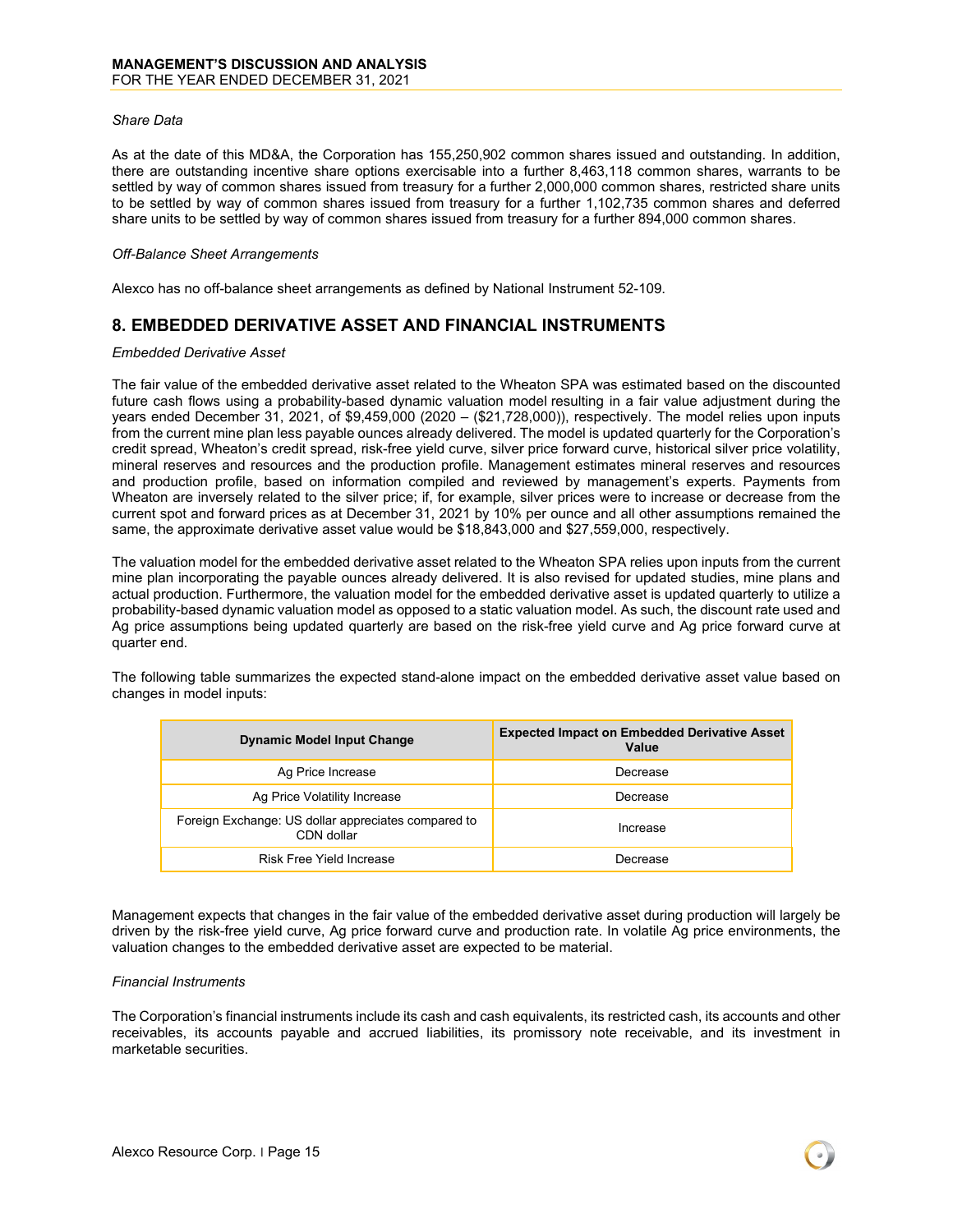Substantially all the Corporation's cash, demand deposits and term deposits are held with major financial institutions in Canada. With respect to these instruments, management believes the exposure to credit risk is insignificant due to the nature of the institutions with which they are held, and that the exposure to liquidity and interest rate risk is similarly insignificant given the low-risk-premium yields and the demand or short-maturity-period character of the deposits.

As at December 31, 2021, a total of \$2,990,000 of the Corporation's restricted cash and deposits represents cash collateral posted with a surety company to underwrite surety bonds for security in respect of mine-site reclamation at certain of the Corporation's mineral properties. The balance of the Corporation's restricted cash and deposits represent security provided in respect of certain long-term operating lease commitments. The term deposits held as at December 31, 2021 as individual financial instruments carry initial maturity periods of one year or less. They have been classified as investments and accordingly are carried at amortized cost. All term deposits held are investment grade, low risk investments, generally yielding between 0.05% and 0.3% per annum, and their carrying amounts approximate their fair values given their short terms and low yields.

The Corporation's accounts and other receivables as at December 31, 2021 total \$3,073,000, and primarily relate to a receivable from a government agency and provisionally priced trade receivables from the Corporation's Offtaker. The Corporation is exposed to credit losses due to the non-performance of its counterparties. The Corporation's customer for the current reclamation management operations (carried out by ERDC) is a government body and therefore is not considered a material risk. Provisionally priced trade receivables consist of amounts receivable under the Corporation's offtake agreement. Changes in the fair value of these receivables are recorded as other revenue within mining operations revenue at each period end using quoted forward metals prices obtained from futures exchanges. Provisionally priced trade receivables were recorded at fair value as at December 31, 2021.

The Corporation's promissory note receivable as at December 31, 2021 totals \$1,250,000 and relates to the sale of its former subsidiary business, Alexco Environmental Group (AEG). The Corporation is exposed to credit losses due to the potential non-performance of this counterparty. The maturity date of the promissory note receivable is December 31, 2022, bearing interest of 5% for the duration of this period and payable on maturity. The Corporation considered the expected lifetime credit losses to be nominal as at December 31, 2021.

The carrying amounts of the Corporation's trade and other accounts receivable and accounts payable and accrued liabilities are estimated to reasonably approximate their fair values, while the carrying amount of investments in marketable securities, provisionally priced trade receivables, and the embedded derivative asset are adjusted to fair value at each balance sheet date. The fair values of all of the Corporation's financial instruments measured as at December 31, 2021, other than the marketable securities that are included in investments, constitute Level 2 and Level 3 measurements within the fair value hierarchy defined under IFRS. The fair value of the investments in marketable securities constitute Level 1 measurements.

All of the Corporation's mineral properties, plant and equipment are located in Canada and all of its mining operations occur in Canada. With development recommencing at the Keno Hill Silver District, the Corporation's exposure to US dollar currency risk increases as some accounts payable and accrued liabilities are denominated in US dollars. The Corporation has not employed any hedging activities in respect of the prices for its payable metals or for its exposure to fluctuations in the value of the US dollar.

## <span id="page-15-0"></span>**9. KEY MANAGEMENT COMPENSATION**

The remuneration of directors and those persons having authority and responsibility for planning, directing, and controlling activities of the Corporation is as follows:

| (expressed in thousands of Canadian dollars)                       | For the years ended December 31<br>2021 |                |  | 2020           |
|--------------------------------------------------------------------|-----------------------------------------|----------------|--|----------------|
| Salaries and other short-term benefits<br>Share-based compensation |                                         | 2,021<br>2.879 |  | 1.942<br>1,979 |
|                                                                    |                                         | 4.900          |  | 3.921          |

## <span id="page-15-1"></span>**10. CRITICAL ACCOUNTING POLICIES, ESTIMATES AND JUDGMENTS**

The Corporation adopted a new accounting policy related to *Revenue recognition* and early adopted a new accounting standard *IAS 16, Property, Plant and Equipment: Proceeds before Intended Use*, which are described in Notes 3 and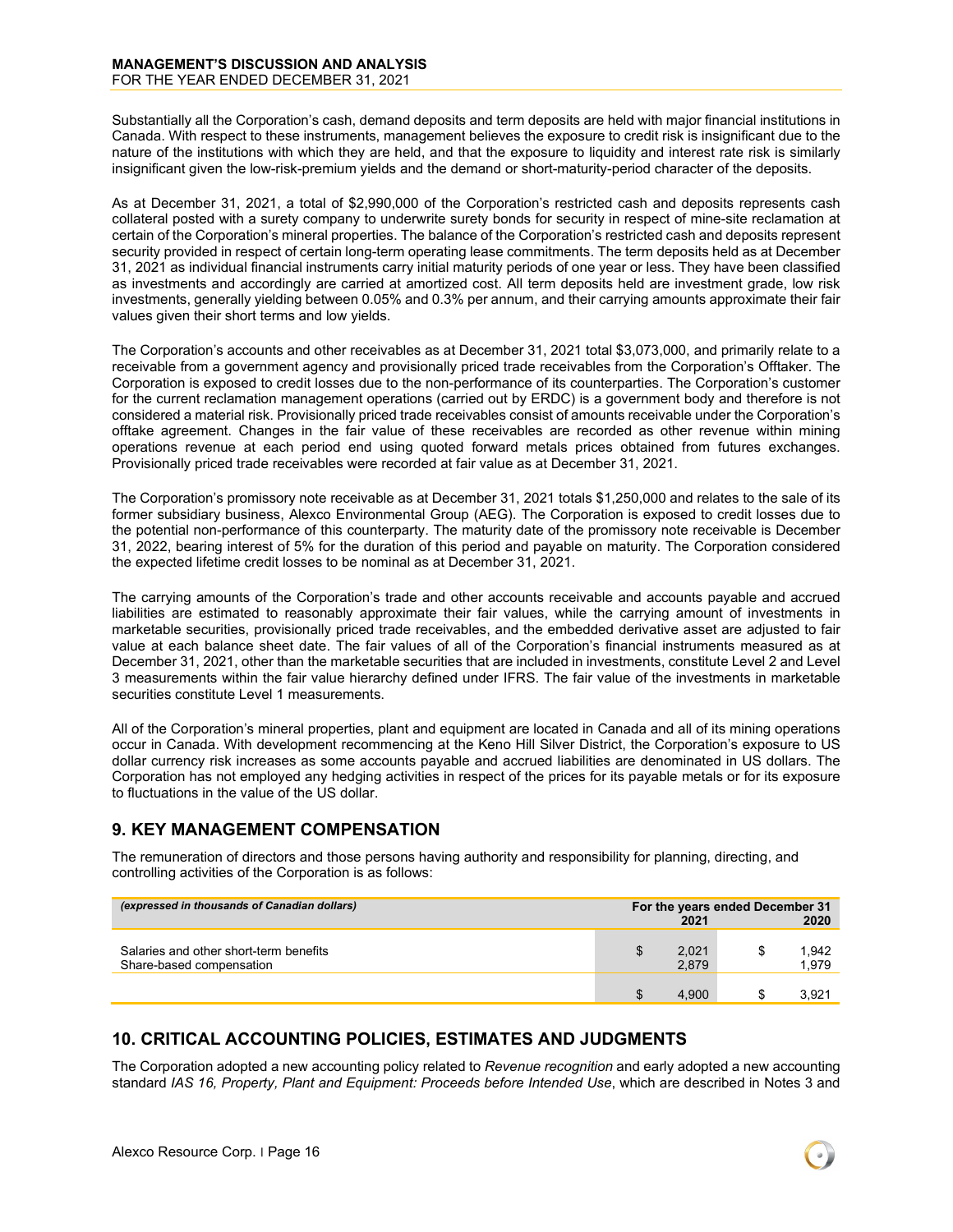4 of Alexco's December 31, 2021 annual consolidated financial statements. All other significant accounting policies as well as significant judgments and estimates are consistent with those presented in Notes 3 and 5 of Alexco's December 31, 2021 annual consolidated financial statements.

## <span id="page-16-0"></span>**11. NON-GAAP MEASURES**

The Corporation presents non-GAAP measures, which are not defined in IFRS. A description and calculation of the measures are given below and may differ from similarly named measures provided by other issuers. We disclose these measures because we believe it assists readers in understanding Alexco's financial position. These measures should not be considered in isolation or used in substitute for other measures prepared in accordance with IFRS.

#### *Adjusted Loss Before Taxes, Adjusted Net Loss from Continuing Operations and Adjusted basic and diluted net loss from Continuing Operations per common share*

The Adjusted Loss Before Taxes excludes amounts recorded with respect to the change in fair value on the embedded derivative asset related to the Wheaton SPA, and within this MD&A is provided before tax, net of tax and on a pershare basis (see Adjusted Net Loss from Continuing Operations and Adjusted basic and diluted net loss from Continuing Operations per common share). These measures are used by management to facilitate comparability between periods, and are believed to be relevant to external users for the same reason. They are intended to provide additional information and should not be considered in isolation or as a substitute for measures of performance prepared in accordance with IFRS.

These measures are reconciled to Loss Before Taxes from the consolidated statements of loss and comprehensive loss for FY 2021 and FY 2020. Adjusted basic and diluted net loss from Continuing Operations per common share has been calculated using the same weighted average number of common shares outstanding included in the consolidated statements of loss and comprehensive loss for FY 2021 and FY 2020. The reconciliation for Q4 2021, Q4 2020, FY 2021, and FY 2020 is as follows:

| (expressed in thousands of Canadian dollars,<br>except per share amounts) |                 |                |                |                 |
|---------------------------------------------------------------------------|-----------------|----------------|----------------|-----------------|
|                                                                           | Q4 2021         | Q4 2020        | FY 2021        | FY 2020         |
| Loss Before Taxes<br>Subtract:                                            | \$<br>(12, 864) | \$<br>(17,946) | \$<br>(5,842)  | \$<br>(44, 087) |
| Gain (loss) on embedded derivative asset                                  | (2,093)         | (6,270)        | 9,459          | (21, 728)       |
| <b>Adjusted Loss Before Taxes</b>                                         | (10, 771)       | (11, 676)      | (15, 301)      | (22, 359)       |
| Income Tax Recovery                                                       | 3,795           | 2,129          | 2,696          | 5,517           |
| Adjusted Net Loss from Continuing Operations                              | \$<br>(6,976)   | \$<br>(9, 547) | \$<br>(12.605) | \$<br>(16,842)  |
| Adjusted basic net loss from Continuing<br>Operations per common share    | \$<br>(0.05)    | \$<br>(0.07)   | \$<br>(0.09)   | \$<br>(0.13)    |
| Adjusted diluted net loss from Continuing<br>Operations per common share  | \$<br>(0.04)    | \$<br>(0.07)   | \$<br>(0.08)   | \$<br>(0.13)    |

#### *Net Working Capital*

Consolidated net working capital comprises those components of current assets and liabilities which support and result from the Corporation's ongoing running of its current operations. It is provided to give a quantifiable indication of the Corporation's short-term cash generation ability and business efficiency. As a measure linked to current operations and sustainability of the business, net working capital includes: cash and cash equivalents, accounts and other receivables, inventories, prepaid expenses and other, and promissory note receivable, less accounts payable and accrued liabilities, and lease liabilities. Excluded components are current portion of embedded derivative asset and other current liabilities.

### <span id="page-16-1"></span>**12. DISCLOSURE CONTROLS AND PROCEDURES**

The management of Alexco is responsible for establishing and maintaining adequate internal control over financial reporting. Internal control over financial reporting is a process designed by, or under the supervision of, the Chief Executive Officer and the Chief Financial Officer and effected by the Board of Directors, management and other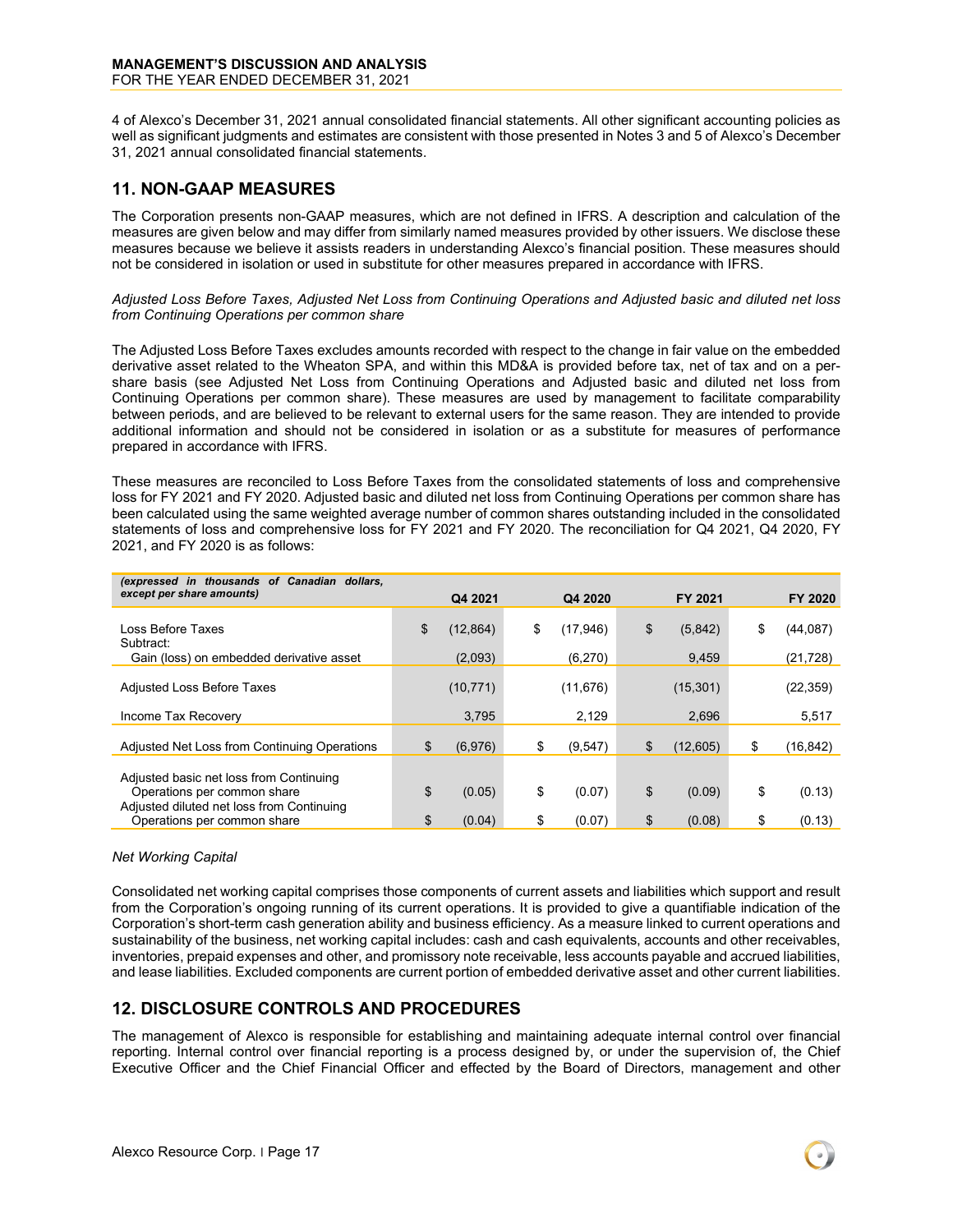personnel to provide reasonable assurance regarding the reliability of financial reporting and the preparation of financial statements for external purposes in accordance with the accounting principles under which the Alexco's financial statements are prepared. It includes those policies and procedures that:

- (i) pertain to the maintenance of records that accurately and fairly reflect, in reasonable detail, the transactions related to and dispositions of Alexco's assets;
- (ii) provide reasonable assurance that transactions are recorded as necessary to permit preparation of financial statements in accordance with International Financial Reporting Standards, and that Alexco receipts and expenditures are made only in accordance with authorizations of management and Alexco's directors; and
- (iii) provide reasonable assurance regarding prevention or timely detection of unauthorized acquisition, use or disposition of Alexco assets that could have a material effect on Alexco's financial statements.

Due to its inherent limitations, internal control over financial reporting may not prevent or detect misstatements. Also, projections of any evaluation of the effectiveness of internal control over financial reporting to future periods are subject to the risk that the controls may become inadequate because of changes in conditions, or that the degree of compliance with the policies or procedures may deteriorate.

Management assessed the effectiveness of Alexco's internal control over financial reporting as at December 31, 2020, based on the criteria set forth in *Internal Control – Integrated Framework (2013)* issued by the Committee of Sponsoring Organizations of the Treadway Commission. Based on this assessment, management has concluded that Alexco's internal control over financial reporting was effective as at December 31, 2021.

The effectiveness of Alexco's internal control over financial reporting as at December 31, 2021 has been audited by PricewaterhouseCoopers LLP, Alexco's independent registered public accounting firm.

There has been no change in Alexco's internal control over financial reporting during Alexco's fiscal year ended December 31, 2021 that has materially affected, or is reasonably likely to materially affect, Alexco's internal control over financial reporting.

## <span id="page-17-0"></span>**13. RISK FACTORS**

Risk factors identified by the Corporation, as well as risks not currently known to the Corporation or that the Corporation currently deems to be immaterial, could materially affect the Corporation's future business, financial condition, results of operations, earnings and prospects, and could cause events to differ materially from those described in forwardlooking statements relating to the Corporation. Readers are encouraged to review other specific risk factors which are discussed elsewhere in this MD&A, as well as in the Corporation's consolidated financial statements (under the headings "Description of Business and Nature of Operations", "Significant Accounting Policies" and "Financial Instruments" and elsewhere within that document) and the list of risk factors identified by the Corporation in the Corporation's Annual Information Form for the year ended December 31, 2021.

## <span id="page-17-1"></span>**14. CAUTIONARY STATEMENT REGARDING FORWARD-LOOKING STATEMENTS**

This MD&A contains forward-looking statements within the meaning of the United States Private Securities Litigation Reform Act of 1995 and "forward-looking information" within the meaning of applicable Canadian securities laws (together, "forward-looking statements") concerning the Corporation's business plans, including but not limited to anticipated results and developments in the Corporation's operations in future periods, planned exploration and development of its mineral properties, plans related to its business and other matters that may occur in the future, made as of the date of this MD&A.

Forward-looking statements may include, but are not limited to, statements with respect to additional capital requirements to fund further exploration and development work on the Corporation's properties, future remediation and reclamation activities, future mineral exploration, the estimation of Mineral Reserves and Mineral Resources, the realization of Mineral Reserve and Mineral Resource estimates, future mine construction and development activities, future mine operation and production, the timing of activities, the amount of estimated revenues and expenses, the success of exploration activities, permitting timelines, requirements for additional capital and sources, uses of funds, and the Corporation's ability to successfully withstand the impact of the COVID-19 pandemic. Any statements that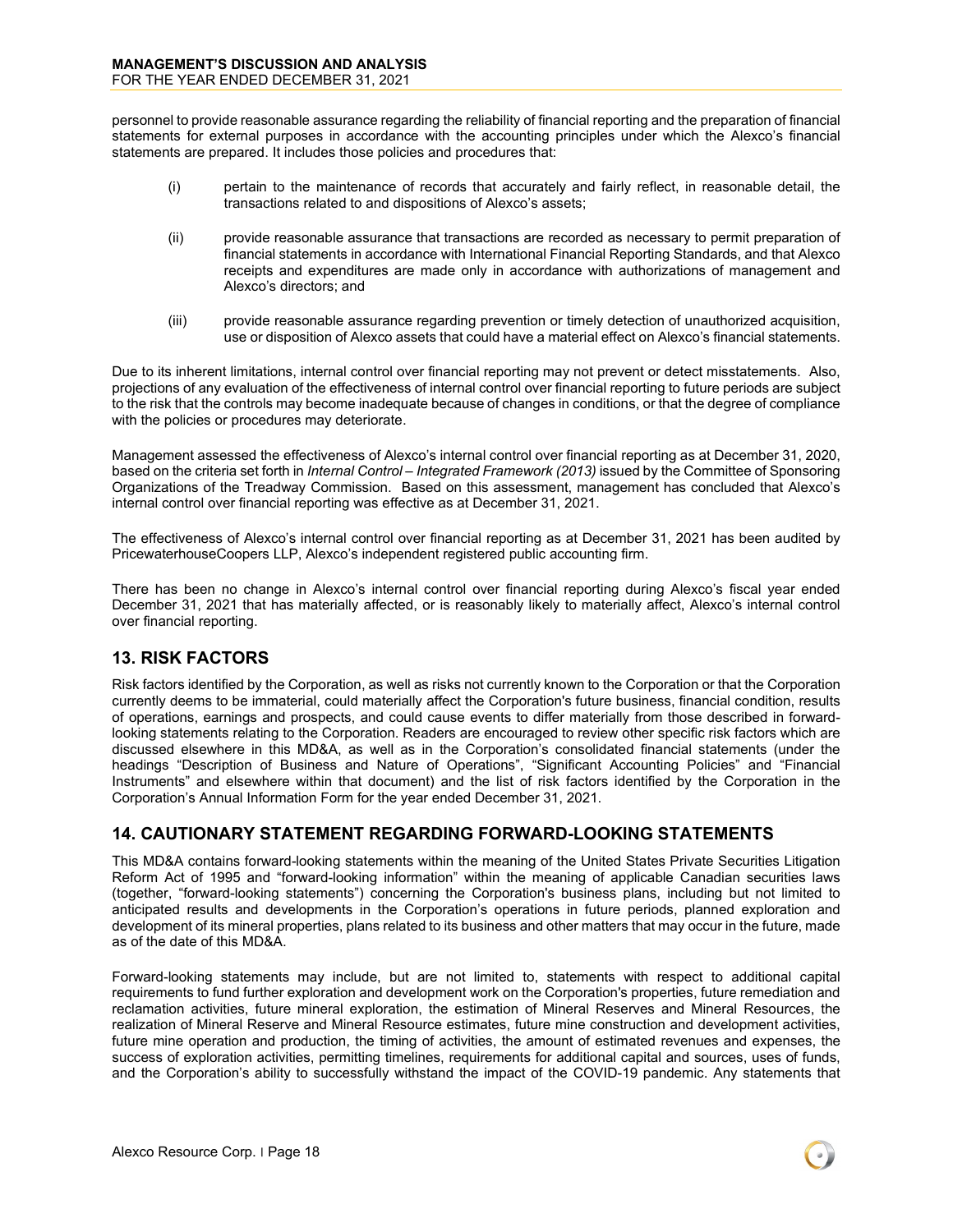#### **MANAGEMENT'S DISCUSSION AND ANALYSIS** FOR THE YEAR ENDED DECEMBER 31, 2021

express or involve discussions with respect to predictions, expectations, beliefs, plans, projections, objectives, assumptions or future events or performance (often, but not always, using words or phrases such as "expects", "anticipates", "plans", "estimates", "intends", "strategy", "goals", "objectives" or stating that certain actions, events or results "may", "could", "would", "might" or "will" be taken, occur or be achieved, or the negative of any of these terms and similar expressions) are not statements of historical fact and may be "forward-looking statements".

Forward-looking statements are subject to a variety of known and unknown risks, uncertainties and other factors which could cause actual events or results to differ from those expressed or implied by the forward-looking statements. Such factors include, but are not limited to, risks related to actual results and timing of exploration and development activities; actual results and timing of exploration, development and mining activities; inability of the Corporation to finance the development of its mineral properties; uncertainty of capital costs, operating costs, production and economic returns; actual results and timing of environmental services operations; actual results and timing of remediation and reclamation activities; conclusions of economic evaluations; changes in project parameters as plans continue to be refined; future prices of silver, gold, lead, zinc and other commodities; uncertainties relating to the interpretation of drill results, the geology, grade and continuity of the Corporation's mineral deposits; possible variations in resources, grade or recovery rates; failure of plant, equipment or processes to operate as anticipated; the Corporation's need to attract and retain qualified management and technical personnel; accidents, labour disputes and other risks of the mining industry; First Nation rights and title; continued capitalization and commercial viability; global economic conditions; competition; risks related to governmental regulation, including environmental regulation; delays or inability of the Corporation in obtaining governmental approvals necessary to develop and operate mines on the Corporation's properties; inability of the Corporation to obtain additional financing needed to fund certain contingent payment obligations on reasonable terms or at all; variations in interest rates and foreign exchange rates; and the impact of COVID-19 and the instability thereof, including disruption or delay of exploration and mining activities. Furthermore, forward-looking statements are statements about the future and are inherently uncertain, and actual achievements of the Corporation or other future events or conditions may differ materially from those reflected in the forward-looking statements due to a variety of risks, uncertainties and other factors, including but not limited to those referred to in this MD&A under the heading "Risk Factors" and elsewhere.

Forward-looking statements relate to analyses and other information that are based on forecasts of future results, estimates of amounts not yet determinable and certain assumptions that management believes are reasonable at the time they are made. In making the forward-looking statements included in this MD&A, the Corporation has applied several material assumptions, including, but not limited to, the assumption that: (1) additional financing may be needed to fund certain contingent payment obligations to Wheaton; (2) additional financing needed for the capacity related refund under the SPA with Wheaton will be available on reasonable terms; (3) additional financing needed for further exploration and development work on the Corporation's properties will be available on reasonable terms; (4) the proposed development of its mineral projects will be viable operationally and economically and proceed as planned; (5) market fundamentals will result in sustained silver, gold, lead and zinc demand and prices, and such prices will not be materially lower than those estimated by management in preparing the consolidated financial statements for the year ended December 31, 2021; (6) market fundamentals will result in sustained silver, gold, lead and zinc demand and prices, and such prices will be materially consistent with or more favourable than those anticipated in the PFS; (7) the actual nature, size and grade of its Mineral Reserves and Mineral Resources are materially consistent with the Mineral Reserve and Mineral Resource estimates reported in the supporting technical reports, including the PFS; (8) labour and other industry services will be available to the Corporation at prices consistent with internal estimates; (9) the continuances of existing and, in certain circumstances, proposed tax and royalty regimes; and (10) that other parties will continue to meet and satisfy their contractual obligations to the Corporation. Statements concerning Mineral Reserve and Mineral Resource estimates may also be deemed to constitute forward-looking information to the extent that they involve estimates of the mineralization that will be encountered as the Keno Hill project is developed. Other material factors and assumptions are discussed throughout this MD&A and, in particular, under the headings "*Critical Accounting Estimates and Judgments*" and "*Risk Factors*".

The Corporation's forward-looking statements are based on the beliefs, expectations and opinions of management on the date the statements are made and should not be relied on as representing the Corporation's views on any subsequent date. While the Corporation anticipates that subsequent events may cause its views to change, the Corporation specifically disclaims any intention or any obligation to update forward-looking statements if circumstances or management's beliefs, expectations or opinions should change, except as required by applicable law. For the reasons set forth above, investors should not place undue reliance on forward-looking statements.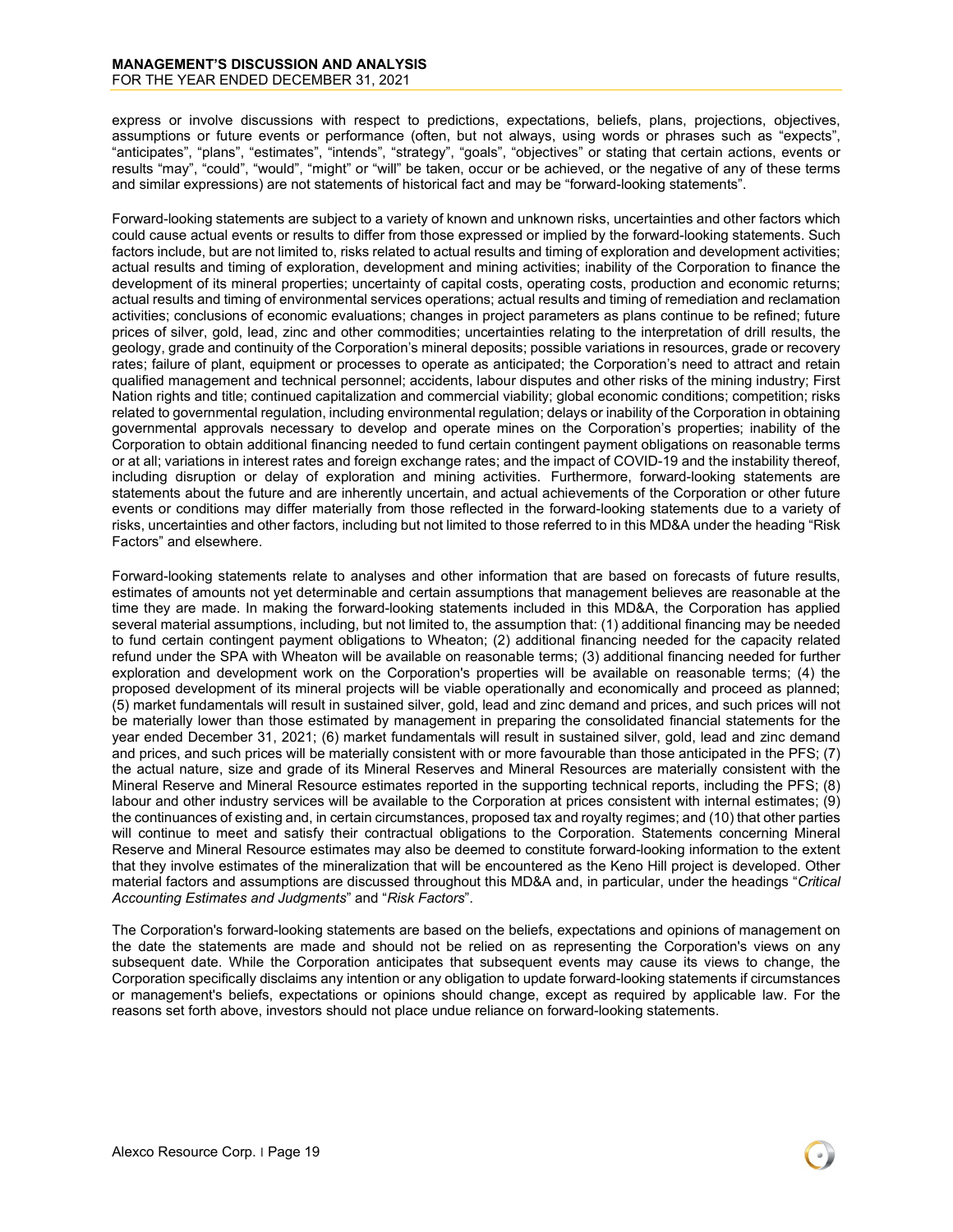## <span id="page-19-0"></span>**15. SUMMARY OF MINERAL RESERVE AND RESOURCE ESTIMATES**

The following tables sets forth the estimated Probable Mineral Reserves and Mineral Resources for the Corporation's mineral properties within the KHSD as outlined in the Technical Report filed under NI 43-101 on SEDAR on May 26, 2021, and further described in the press release dated May 26, 2021 entitled, "Alexco Announces 22% Increase to Silver Reserves; Updated Technical Report Demonstrates Robust Economics at Keno Hill", and as further described in the press release dated January 18, 2022 entitled, "Alexco Reports 43% Expansion of Bermingham Indicated Resource to 47 Million Ounces of Silver at 939 Grams per Tonne; Remains Open":

#### **Summary of Mineral Reserves Estimates**

|                                             | Category      | <b>Tonnes</b>            | Ag $(g/t)$     | Pb(%)                    | $Zn$ (%)                     | Au $(g/t)$     | <b>Contained Metal</b>   |                |                          |                 |
|---------------------------------------------|---------------|--------------------------|----------------|--------------------------|------------------------------|----------------|--------------------------|----------------|--------------------------|-----------------|
| Deposit $2,3$                               |               |                          |                |                          |                              |                | Ag<br>(000 oz)           | Au<br>(000 oz) | Pb<br>$(M$ lbs)          | Zn<br>$(M$ lbs) |
| Bellekeno <sup>1</sup>                      | Proven        | -                        | -              | $\overline{\phantom{a}}$ | $\blacksquare$               | -              |                          |                |                          |                 |
|                                             | Probable      | 12,809                   | 936            | 13.00                    | 7.30                         | $\mathbf 0$    | 385                      | $\Omega$       | 4                        | 2               |
| Bellekeno Surface<br>Stockpile <sup>1</sup> | Proven        |                          |                |                          |                              |                |                          |                |                          |                 |
|                                             | Probable      | 3,397                    | 1150           | 21.70                    | 4.50                         | $\Omega$       | 126                      | $\Omega$       | $\overline{2}$           | $\mathbf 0$     |
| Lucky Queen                                 | Proven        | $\overline{a}$           | -              | $\blacksquare$           | $\blacksquare$               | -              | $\blacksquare$           |                |                          |                 |
|                                             | Probable      | 70,648                   | 1,269          | 2.71                     | 1.56                         | 0.13           | 2,883                    | $\Omega$       | 4                        | 2               |
| Flame and Moth                              | Proven        | $\overline{\phantom{0}}$ | ٠              | $\overline{\phantom{a}}$ | $\qquad \qquad \blacksquare$ | -              | $\overline{\phantom{a}}$ |                | $\overline{\phantom{a}}$ |                 |
|                                             | Probable      | 721,322                  | 672            | 2.69                     | 6.21                         | 0.49           | 15,590                   | 11             | 43                       | 99              |
| Bermingham                                  | Proven        | -                        | $\overline{a}$ | $\blacksquare$           | $\blacksquare$               | $\blacksquare$ | $\overline{\phantom{0}}$ |                |                          |                 |
|                                             | Probable      | 630,173                  | 899            | 2.26                     | 1.30                         | 0.13           | 18,209                   | 3              | 31                       | 18              |
| <b>Total</b>                                | <b>Proven</b> | ۰                        | ۰              | $\blacksquare$           | ۰                            | ۰              | ٠                        |                | ۰                        |                 |
|                                             | Probable      | 1,438,3<br>49            | 804            | 2.64                     | 3.84                         | 0.31           | 37,193                   | 14             | 84                       | 122             |

*Notes:*

1. *Mineral Reserves reported herein are dated May 26, 2021 and do not include depletion since that time.* 

2. *The Mineral Reserves are based on an NSR cutoff value using estimated metallurgical recoveries, assumed metal prices and smelter terms, which include payable factors, treatment charges, penalties, and refining charges*

3. *Tonnage and grade measurements are in metric units. Contained gold and silver ounces are reported as troy ounces*

4. The Bellekeno, Lucky Queen, Flame & Moth and Bermingham deposits are incorporated into the current mine plan supported by disclosure in the news release dated May 26, 2021 entitled "Alexco Announces 22% Increase to Silver Reserves, Updated Technical *Report Demonstrates Robust Economics at Keno Hill".*

5. *Rounding as required by reporting guidelines may result in apparent summation differences between tonnes, grade and contained metal content.*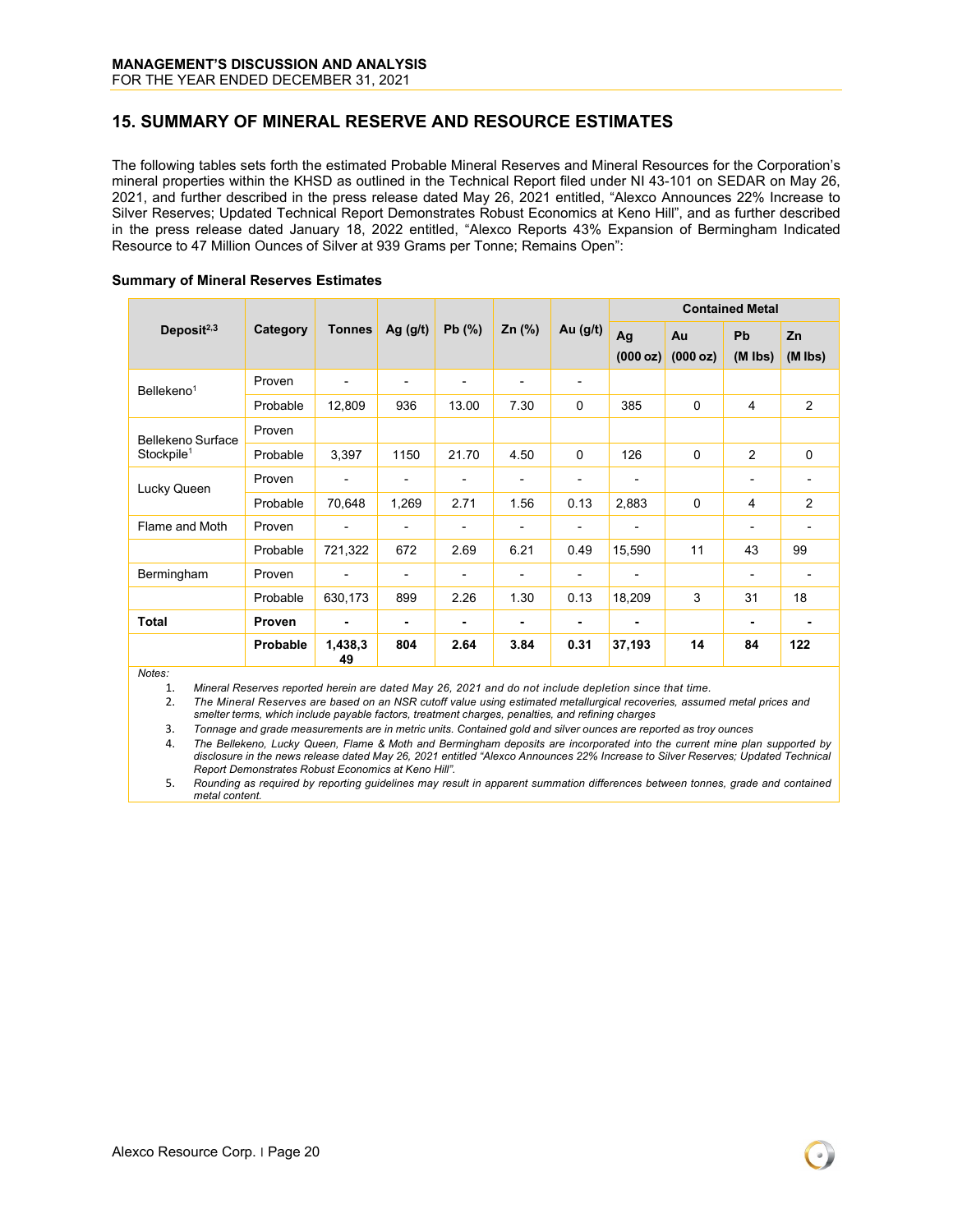## **MANAGEMENT'S DISCUSSION AND ANALYSIS**

FOR THE YEAR ENDED DECEMBER 31, 2021

| Category               | <b>Deposit</b> | <b>Tonnes</b> | Ag $(g/t)$ | Au $(g/t)$ | Pb $(%)$ | Zn $(%)$ | <b>Contained</b><br>Ag(oz) |
|------------------------|----------------|---------------|------------|------------|----------|----------|----------------------------|
| Indicated              | Bellekeno      | 213,000       | 620        | n/a        | 5.5%     | 5.5%     | 4,246,000                  |
|                        | Lucky Queen    | 132,300       | 1,167      | 0.2        | 2.4%     | 1.6%     | 4,964,000                  |
|                        | Flame & Moth   | 1,679,000     | 498        | 0.4        | 1.9%     | 5.3%     | 26,883,000                 |
|                        | Onek           | 700,200       | 191        | 0.6        | 1.2%     | 11.9%    | 4,300,000                  |
|                        | Bermingham     | 1,562,700     | 939        | 0.2        | 2.6%     | $1.7\%$  | 47,210,000                 |
| <b>Total Indicated</b> |                | 4,287,200     | 635        | 0.3        | 2.2%     | 5.0%     | 87,603,000                 |
| <b>Inferred</b>        | Bellekeno      | 302,000       | 359        | n/a        | 2.5%     | 5.4%     | 3,486,000                  |
|                        | Lucky Queen    | 257,900       | 473        | 0.1        | 1.0%     | 0.8%     | 3,922,000                  |
|                        | Flame & Moth   | 365,200       | 356        | 0.3        | 0.5%     | 4.3%     | 4,180,000                  |
|                        | Onek           | 285,100       | 118        | 0.4        | 1.2%     | 8.3%     | 1,082,000                  |
|                        | Bermingham     | 843,400       | 735        | 0.2        | 2.0%     | 1.3%     | 19,930,000                 |
| <b>Total Inferred</b>  |                | 2,053,600     | 494        | 0.2        | 1.6%     | 3.3%     | 32,600,000                 |

#### **Summary of Indicated and Inferred Resource Estimates**

*Notes:*

1. *All Mineral Resources are classified following the CIM Definition Standards for Mineral Resources and Mineral Reserves (May 2014) of NI 43-101.*

- 2. *Indicated Mineral Resources are inclusive of Probable Mineral Reserves estimates.*
- 3. *Mineral Resources are not Mineral Reserves and do not have demonstrated economic viability. All numbers have been rounded to reflect the relative accuracy of the estimates.*

4. *The Mineral Resource estimates comprising Lucky Queen and Flame & Moth, and Onek are supported by disclosure in the news release dated May 26, 2021 entitled "Alexco Announces 22% Increase to Silver Reserves; Updated Technical Report Demonstrates Robust Economics at Keno Hill".*

5. *The Mineral Resource estimate for the Bermingham deposit is supported by disclosure in the news release dated January 18, 2022 entitled "Alexco Reports 43% Expansion of Bermingham Indicated Resource to 47 Million Ounces of Silver at 939 Grams per Tonne; Remains Open" and the Mineral Resource estimate has an effectivedate of November 30, 2021.*

- 6. *The Mineral Resource estimate for the Lucky Queen, Flame & Moth and Onek deposits have an effective date of January3, 2017.*
- 7. *The Mineral Resource estimate for the Bellekeno deposit is based on an internal Mineral Resource estimate completed by Alexco Resource Corp. and externally audited by SRK Consulting Inc., having an effective date of January 01, 2021. This* Mineral Resource estimate has been depleted to reflect all mine production from Bellekeno to the end of December 2020.

#### **Summary of Historical Resource Estimates**

|                                |                                | Tonnes | Ag $(g/t)$ | Au $(q/t)$ | Pb(%) | Zn $(%)$ | <b>Contained</b><br>Ag (oz) |
|--------------------------------|--------------------------------|--------|------------|------------|-------|----------|-----------------------------|
| <b>Historical</b><br>Resources | Silver King <sup>1,2</sup>     |        |            |            |       |          |                             |
|                                | Proven, probable and indicated | 99.000 | 1,354      | n/a        | 1.6%  | 0.1%     | 4,310,000                   |
|                                | Inferred                       | 22,500 | 1.456      | n/a        | 0.1%  | n/a      | 1,057,000                   |

*Notes:*

*1. Historical resources for Silver King were estimated by UKHM, as documented in an internal report entitled "Mineral Resources and Mineable Ore Reserves" dated March 9, 1997. The historical resources were estimated based on a combination of surface and underground drill holes and chip samples taken on the vein and calculated using the polygonal (block) model and the 1997 CIM definitions for resource categories. Verification of the estimate would require new drill holes into a statistically significant number of the historical resource blocks and/or a combination of on-vein sampling. A Qualified Person (as defined by NI 43-101) has not done sufficient work to classify this estimate of historical resources as current Mineral Resources or Mineral Reserves, nor is Alexco treating this historical estimate as current Mineral Resources or Mineral Reserves.*

*2. The disclosure regarding the summary of historical Mineral Resources for Alexco's mineral properties within the Keno Hill District has been reviewed and approved by Neil Chambers, P.Eng., Mine Superintendent and a Qualified Person as defined by NI 43-101.*